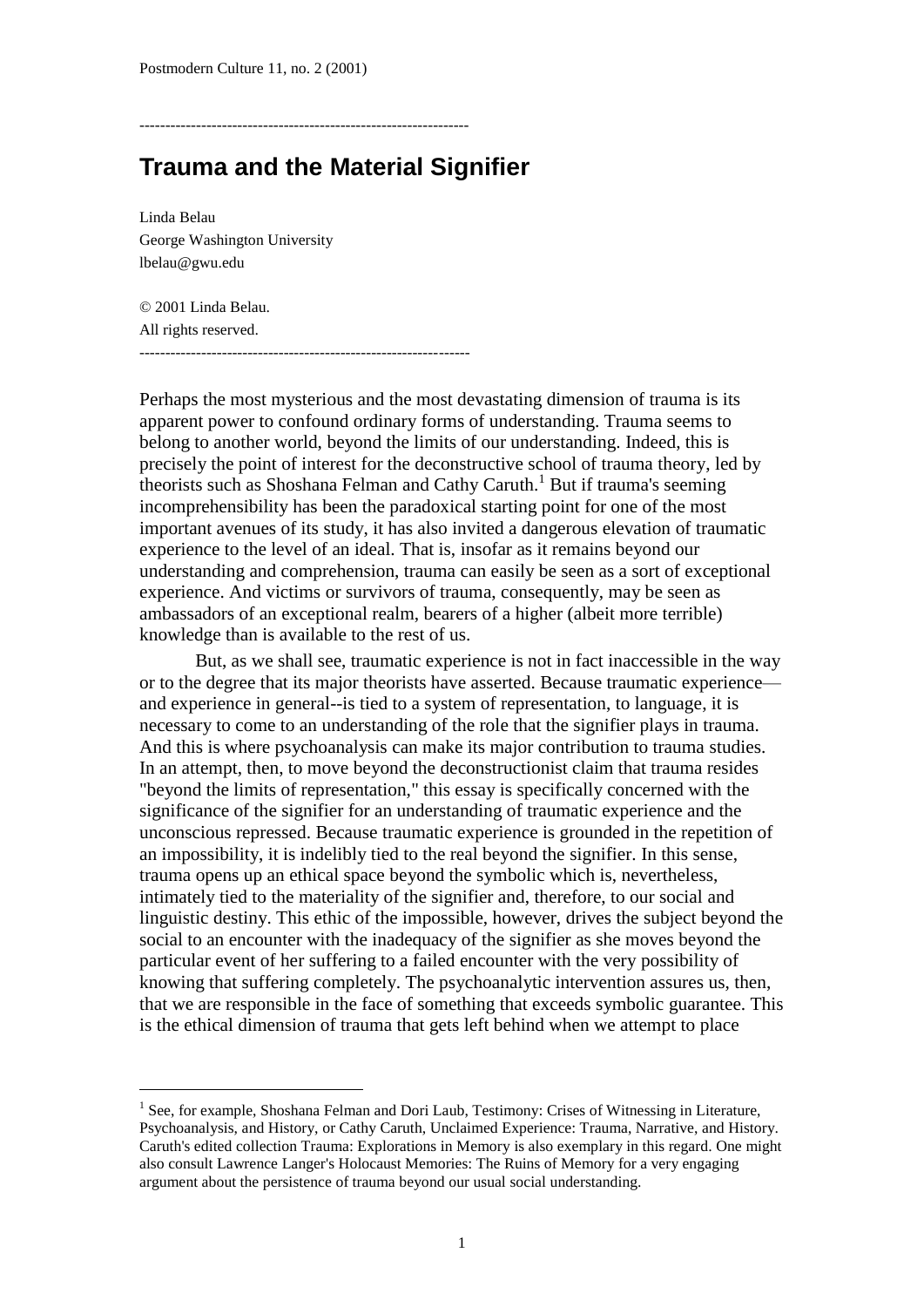traumatic experience beyond language and representation, beyond the traumatic materiality that is the signifier.

### *Repetition is the Materiality of the Signifier*

The signifier is nothing if not inadequate: this is the meaning of the materiality of the signifier. This is what psychoanalysis, first and foremost, teaches us. And it is precisely around the question of this inadequacy (as materiality) that psychoanalysis seems always to be misunderstood and even criticized. Much of this misunderstanding, it seems, circles around the question of where this inadequacy finds itself. Is this inadequacy characterized by a certain content that is prohibited--beyond the scope of language and discourse as a social bond--or is this inadequacy itself nothing other than the most significant dimension of the signifier? This latter suggestion, at least, would support the notion of a correlation between the inadequacy and the materiality of the signifier. This inadequacy has everything to do with the way the signifier comes into "being" as *creatio ex nihilo* (Lacan, Book VII 115-27). Because of this "creation out of nothing," the inadequacy that marks the signifier- what, in a sense, is excluded in it or "beyond" the signifier--does not precede its loss. The signifier comes into being only insofar as it marks the subject with a certain lack; something of an originary or primal plenitude is lost. This, according to psychoanalysis, is always imagined as the symbiotic relationship between the child and the mother. The traumatic loss of this primal experience of satisfaction, this original homeostasis, is the price the subject must pay for entry into the symbolic and the differential relations of desire. The signifier is thus characterized by an inadequacy which is registered through the subject in two ways: First, the signifier cuts the subject, leaving a gap or lack. This lack splits the subject. The subject also registers the signifier's inadequacy insofar as it is the signifier that is inadequate to fill in or make a complete restitution for the traumatic loss the subject suffers as its split. The signifier, that is, cannot make good the loss the subject suffers, a loss inaugurated by the advent of the signifier and the entry into the symbolic.<sup>2</sup> This is the constitutive failure that Freud named castration. What is lost in castration is a certain guarantee that satisfaction can be attained through the signifier. One always has a failed relation to a primary experience of satisfaction. And this failure, this cut on the body, marks the birth of knowledge and its counterpart, desire. It marks the birth of the human as desiring subject.

Like Adam and Eve, exiled from the Garden of Eden as the price paid for the realization of knowledge, we must pay the price for our entry into language. Thus, we can never return to our lost "presymbolic" origin. Not because this return is prohibited, however, as it appears to be for Adam and Eve, but because it is impossible. When a certain Edenic past is prohibited, as it is for Adam and Eve, it is held up as an ideal past, as a time that might be repossessed through some ideal situation (in the Christian heaven, for example) or by some exceptional entity (God who lives in heaven). When a certain primal past is impossible, as the primal origin of the subject is for psychoanalysis, it can never be repossessed "as it was." It can only be encountered through repetition as an impossible experience in the present. There is

 $2$  This, it would seem, is precisely the meaning behind Lacan's notion that the subject suffers the signifier. Developing his meditation on the relationship between the Thing and the subject--what he calls the "human factor"--Lacan writes "the human factor will not be defined otherwise than in the way that I defined the Thing just now, namely, that which in the real suffers from the signifier" (Book VII 124-5).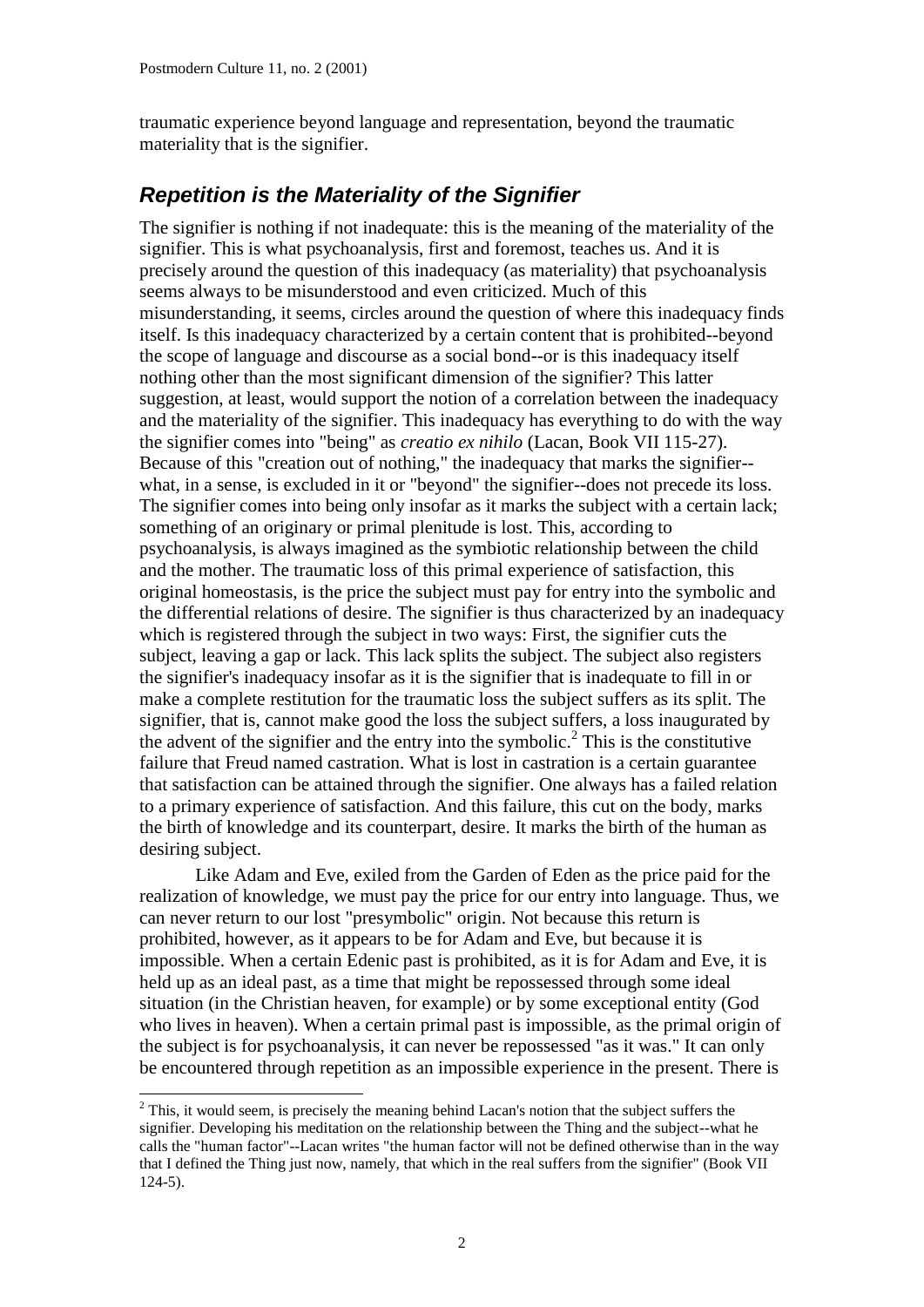no lost, Edenic origin we might otherwise hearken back to if it were not for the oppressive and limiting confines of our symbolic order. And there is no entity so exceptional that he can reclaim the mother and maintain his subjectivity.<sup>3</sup> This notion of a prohibited primary satisfaction beyond the limitations of the symbolic is pure fantasy, and it completely misses the point of repetition. And, as far as Adam and Eve and the prohibition of knowledge are concerned, the possibility for the satisfaction of a primal, utopian Eden is also not so imminent. One can easily maintain that the tree of knowledge is not necessarily prohibited in the case of Adam and Eve since it is only after the exile, after the advent of knowledge and understanding that Adam and Eve first come to understand the very concept of prohibition. The prohibition, that is, only makes sense from a perspective outside or beyond the garden since there would be no garden—at least no understanding of the garden--without its loss. Before one begins to imagine some presymbolic or prelinguistic origin cut off from the social discourse of man, then, it is necessary to realize that no such primal satisfaction is ever directly given.

As far as the subject is concerned, however, there is no ontological existence prior to recognition in the Other, and the existence of a "time before time" can only be understood through the logic of repetition or the "earlier state" that Freud mentions as the aim of the death drive.<sup> $\frac{3}{4}$ </sup> This is a past that the subject necessarily loses, and it is precisely through this loss that the subject is able to constitute his "origin" après coup as an act of repetition. The logic of this lost origin, produced after the fact of the advent of the symbolic, is nicely illustrated by Lacan's notion of the vel, the forced choice the subject must submit to in order to enter the symbolic. And it is precisely this loss that opens up the space for the traumatic real since it creates something beyond symbolization.<sup>5</sup> Thus, the "origin" that the subject supposedly loses never

<sup>4</sup> Freud introduced the ego instincts and their correlate, the death drive, in order to consider the possibility of attaining primal satisfaction. Such satisfaction is the function of the drives. The organism is conservative in nature, Freud argues, and is, therefore, subject to a compulsion to repeat: we unconsciously strive, Freud maintains, to return to a primal, symbiotic state. In the fifth chapter of Beyond the Pleasure Principle, Freud discovers the relation between drives and repetition:

 $<sup>5</sup>$  In his reading of Lacan's example concerning the forced choice ("your money or your life") that</sup> parallels the alienation the subject undergoes upon entry into the symbolic, Mladen Dolar writes that

<sup>&</sup>lt;sup>3</sup> The kind of "exceptional" subject who is able to escape the cut of castration and the subsequent loss of the maternal Thing is, of course, the psychotic. This is why we could say that he lives an ideal existence. He lives the ideal. The psychotic forecloses the Name-of-the-Father; he is stuck in an imaginary alienation, thus thwarting the law (and the protection) of the symbolic. Because the psychotic chooses the worse (pire) over the father (père), he does have access to an uncut, unlimited jouissance that is embodied in the figure of the primal mother. This may make him exceptional, but it doesn't necessarily give him the ability to enjoy his satisfaction.

How is the predicate of being instinctual [treibhaft—of the drive] related to the compulsion to repeat? At this point we cannot escape a suspicion that we may have come upon the track of a universal attribute of instincts [drives] and perhaps of organic life in general which has not hitherto been clearly recognized or at least not explicitly stressed. It seems, then, that an instinct [drive] is an urge inherent in organic life to restore an earlier state of things which the living entity has been obliged to abandon under the pressure of external disturbing forces; that is, it is a kind of organic elasticity, or, to put it another way, the expression of the inertia inherent in organic life. (36)

the forced choice entails a loss and opens a void. The advent of the symbolic presented by the forced choice brings forth something that did not 'exist' before, but which is nevertheless anterior to it, a past that has never been present. It 'creates' something that cannot be symbolized--this is what Lacan called the Real--and which at its 'first' appearance is already lost. The example is meant to illustrate the price one has to pay for the entry into the symbolic. Yet the example may be misleading insofar as it suggests that one might actually have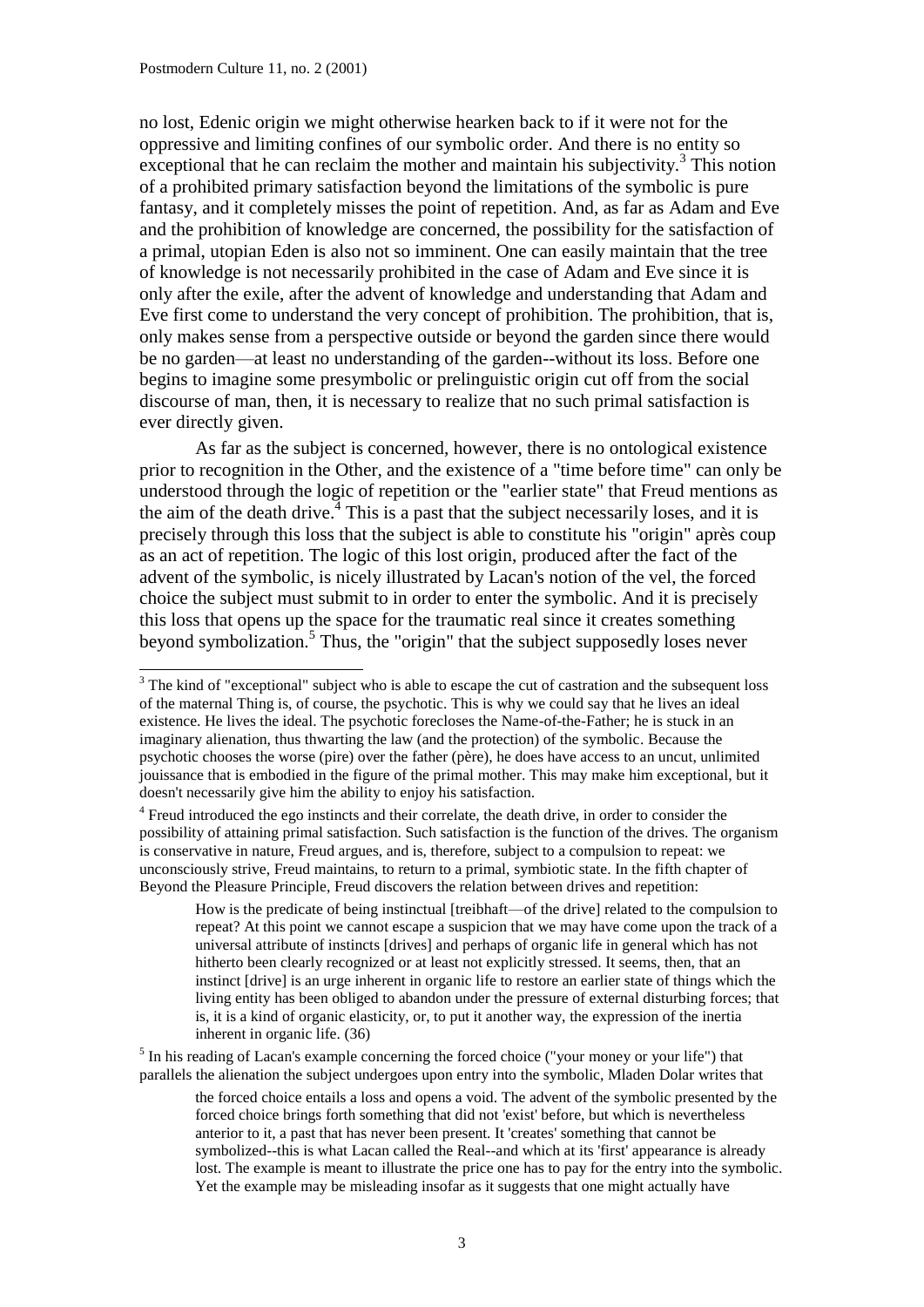actually precedes his entry into the symbolic but is, instead, produced by the very symbolic it supposedly generates. Without the symbolic, that is, there would be no possibility of imagining a "prior condition." This is how the subject's "origins" are retroactively posited in repetition. Another way to articulate this point is as follows: The signifier marks the subject twice. It marks the subject as the primordial cut where the signifier carves the subject out of the body, and it also marks the subject in its failure to cover the void opened by that very cut. The paradox lies in the temporality of these marks: that is, the first mark, the primordial cutting up of the body, can only be produced by the signifier. However, this signifier doesn't actually "exist" (or function) until the symbolic space opened up by the second marking--the failure of the signifier--can produce the functioning signifier. In the logic of this chiastic metalepsis, the signifier appears at the impossible intersection of the chiasmus; its effect stands in as its cause. Freud calls this retroaction. Lacan calls it repetition. It is in this form of repetition that the signifier finds both its materiality and the meaning of its inadequacy. And it is for precisely this reason that psychoanalysis is a praxis founded in repetition and not an idealism based on an interpretive hermeneutics. Because the subject of psychoanalysis is also subject to the movement of repetition, which is constituted in and through the inadequacy of the signifier, psychoanalysis is not an idealism. Psychoanalysis, therefore, does not work to solve the mystery of the subject by uncovering the lost truth of some ideal past since such an interpretive endeavor misses both the abyssal logic and the paradoxical temporality of traumatic experience.

#### *The Tragic Encounter, or Why Psychoanalysis is not an Idealism*

Through his analysis of the alienating vel that constitutes the subject, Lacan argues that the split in the subject keeps psychoanalysis from ever becoming a recapitulation of what he calls the conceptual flaw of philosophical idealism. Concerning Hegel's supposedly totalized notion of a successful synthesis, Lacan writes:

The essential flaw in philosophical idealism... cannot be sustained and has never been radically sustained. There is no subject without, somewhere, aphanasis of the subject, and it is in this alienation, in this fundamental division, that the dialectic of the subject is established. In order to answer the question I was asked last time concerning my adhesion to the Hegelian dialectic, is it not enough that, because of the vel, the sensitive point, point of balance, there is an emergence of the subject at the level of meaning only from its aphanasis in the Other locus, which is that of the unconscious? (Book XI 221)

Psychoanalysis, Lacan says, does not offer a closed or totalized model of the subject. Because of the rift the signifier makes in the subject, and because the signifier can never close this rift, the subject maintains an opening, a constitutive lack that is otherwise inassimilable by the subject. We may even say that this radical negativity is the subject, for any closure of this opening would also mean the disappearance of the subject.<sup>6</sup> Psychoanalysis does not attempt to turn this negativity into something

possessed 'life with money' before being presented with the choice, whereas entry into the symbolic demonstrates the intersection is produced by choosing--as something one never had, but lost anyway. (88-9)

See also pages 203-15 of Jacques Lacan's The Seminar of Jacques Lacan, Seminar XI: The Four Fundamental Concepts of Psychoanalysis, for Lacan's account of the forced choice and its function in the mechanism of alienation.

<sup>6</sup> According to Slavoj Zizek,

1

the subject is nothing but the impossibility of its own signifying representation--the empty place opened up in the big Other by the failure of this representation. We can now see how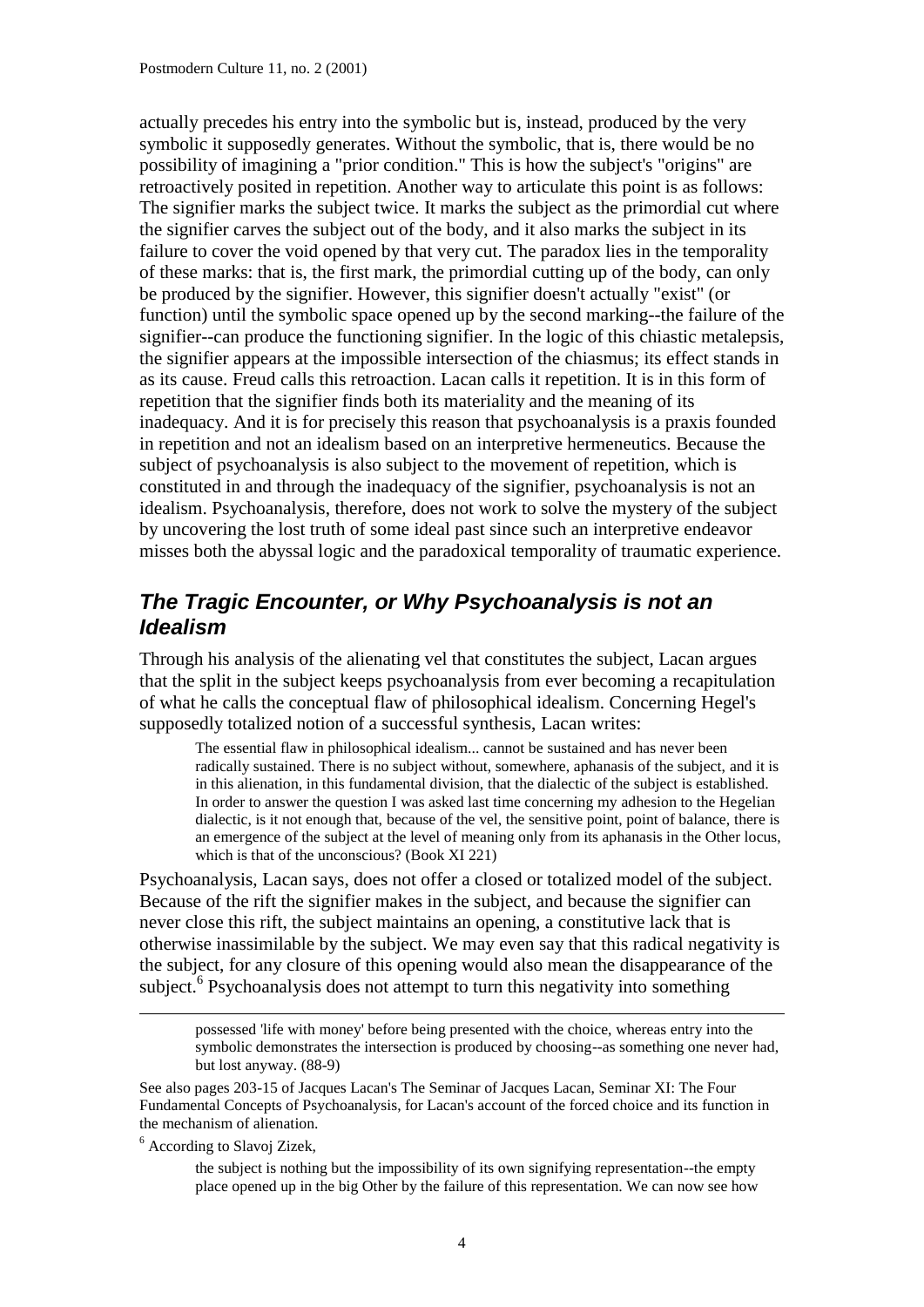-

tenable or meaningful. Instead, it works at the level of this impossibility as an act of staging (rather than solving) the mystery of the subject's lost origin. The hermeneutic practice that characterizes psychoanalysis shows that there is more truth in the analytic scene's repetition than in any so-called original scene. Here we see how psychoanalysis is a praxis structured in repetition.

In The Four Fundamental Concepts of Psychoanalysis, Lacan examines the concept of repetition in order to demonstrate how, in its practical rigor, psychoanalysis can only but avoid the ideological pitfalls of idealism. He opens the famous fifth chapter of the seminar with a short preamble specifically addressing charges of psychoanalysis's supposed reductiveness.<sup>7</sup> According to his critics, Lacan tells us, it would seem that, in its supposed idealizing reductions, psychoanalysis ignores the serious and challenging causes of our troubles--conflicts, struggles and the exploitations of man by man--for an empty and self-reflective view of the subject that in no way connects to the real world. Psychoanalysis, it seems, leaves reality behind in order to dabble in a mythic world of make-believe, irrelevant nonsense. What could otherwise possibly be the significance of something as untenable and unverifiable as the Oedipus complex, for example, in our understanding of the serious and debilitating effects of trauma? The Oedipus complex, it seems, functions only as a device for psychoanalysis to maintain its impoverished and self-serving approach to the otherwise very serious problems it purports to address. Isn't this the reason that the Oedipus complex takes center stage in the discourse of psychoanalysis?

With the discovery of infantile sexuality and the Oedipus complex, Freud was able to demonstrate how an impossible encounter organizes the subject of the signifier in the movement of repetition.<sup>8</sup> Borrowing from Greek tragedy, Freud accesses the movement of this impossible encounter through the logic of withdrawal that the Oedipus complex enacts. Freud does not borrow from the Greeks in order to resuscitate some lost origin or throw credence on a long-forgotten myth. He is, rather, after a particular point of repetition. Freud, that is, embraces the Oedipus myth in order to expose the impossible and abyssal structure of identity through the Greek tragic experience of recognition. In this sense, then, the Oedipus complex, for Freud, is not so much a stage (a "time" or occurrence in the infant's life) as it is a structure.

In The Ethics of Psychoanalysis, Lacan insists that Oedipus did not suffer from the Oedipus complex. Instead, he argues, Oedipus moves beyond the sphere of the service of goods and into the zone in which he pursues his desire.<sup>9</sup> Pursuing his

meaningless is the usual reproach according to which Hegelian dialectics 'sublates' all the inert objective leftover, including it in the circle of the dialectical mediation: the very movement of dialectics implies, on the contrary, that there is always a certain remnant, a certain leftover escaping the circle of subjectivation, of subjective appropriation-mediation, and the subject is precisely correlative to this leftover: \$<>a. The leftover which resists 'subjectivation' embodies the impossibility which 'is' the subject: in other words, the subject is strictly correlative to its own impossibility; its limit is its positive condition. (Sublime Object 208-9)

 $<sup>7</sup>$  Here Lacan writes: "I wish to stress here that, at first sight, psycho-analysis seems to lead in the</sup> direction of an idealism. God knows that it has been reproached enough for this--it reduces the experience, some say, that urges us to find in the hard supports of conflict, struggle, even the exploitation of man by man, the reasons for our deficiencies—it leads to an ontology of the tendencies, which it regards as primitive, internal, already given by the condition of the subject" (Book XI 53).

<sup>8</sup> I have undertaken this analysis of the significance of infantile sexuality in both Freud's theory and in the theory of trauma and repetition in my forthcoming book Encountering Impossibility: Trauma, Psychosis, Psychoanalysis.

<sup>9</sup> Lacan writes: "It is important to explore what is contained in that moment when, although he has renounced the service of goods, nothing of the preeminence of his dignity in relation to these same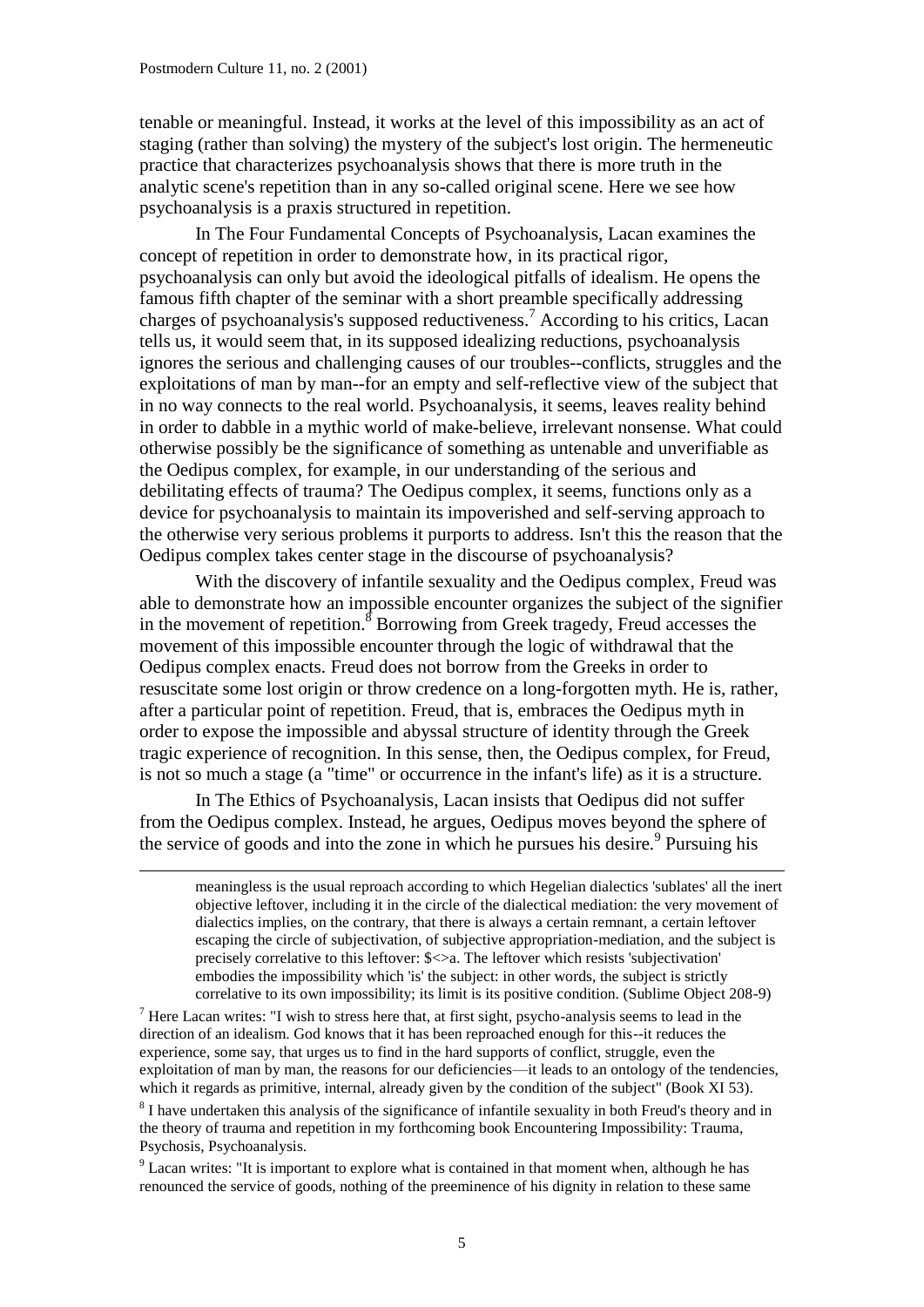desire to know, Oedipus pushes to the limit of the symbolic, encountering the real as the truth of his origins.<sup>10</sup> Pushing beyond the enigmatic words of the blind Tiresias, Oedipus is driven to the traumatic truth of the Sphinx's impossible riddle. In this sense, Oedipus turns away from the symbolic mandate—the infuriating pronouncements of the father--to the impossible maternal Thing. He embraces the traumatic recognition of incestuous enjoyment. What Oedipus seeks in this recognition is a knowledge without return. Knowledge comes too late for Oedipus, however. He misses the experience, which, for him, is the constituting moment of his subjectivity, precisely because he is too present to the experience. He actually did enjoy the incestuous union with the mother. This experience, however, as chance encounter, as tuché, was unreadable as such.

According to Lacan, it is precisely this unreadability, as the function of the real in repetition, which forms the kernel of trauma:

What is repeated, in fact, is always something that occurs... as if by chance.... The function of the tuché, of the real as encounter--the encounter insofar as it may be missed, insofar as it is essentially the missed encounter--first presented itself in the history of psycho-analysis in a form that was in itself already enough to rouse our attention, that of trauma. (Book XI 55)

And it is only in the repetition of the event, after the fact and within the social realm of the Thebian context, that Oedipus is able to read his terrible deed as the event it is: that is, as the missed event. It is precisely this miss that lends the traumatic, uncommemorable dimension to the tragic event. This is precisely why Lacan will say that only repetition can commemorate the trauma, which is, otherwise, unrecognizable in itself.<sup>11</sup> Impotent in the traumatic recognition of his loss, Oedipus can only repeat an impossible commemoration of the missed encounter. Unable to posit any object in the place of the radical negativity of the traumatic experience, Oedipus's mourning is impossible.

According to Freud's "Mourning and Melancholia," melancholia is the result of an inability to cathect a loss, an incomplete work of mourning, which leaves a kind of residue or scar, traumatically exposing what Lacan calls the subject's "extimate" structure. According to Freud, certain patients suffer an unconscious loss that defies understanding.<sup>12</sup> This notion of an unconscious loss suggests an impossible loss, or the loss of loss itself. What is lost, then, is precisely that which, in the object, is more than the object.<sup>13</sup> The "content" of this loss is correlate to the unconscious repressed.

 $10$  As far as Freud's choice of Oedipus as the seminal myth for psychoanalysis is concerned, it is no insignificant coincidence that Oedipus's search for the truth also turns out to be a search for his origins.

 $11$  Concerning this inaccessibility of trauma, Lacan says, "only a rite, an endlessly repeated act, can commemorate this not very memorable encounter" (Book XI 59).

<sup>12</sup> According to Freud:

-

One feels justified in maintaining the belief that a loss of the [unconscious] kind has occurred, but one cannot see clearly what it is that has been lost, and it is all the more reasonable to suppose that the patient cannot consciously perceive what he has lost either. This, indeed, might be so even if the patient is aware of the loss which has given rise to his melancholia, but only in the sense that he knows whom he has lost but not what he has lost in him. This would suggest that melancholia is in some way related to an object-loss which is withdrawn from consciousness, in contradistinction to mourning, in which there is nothing about the loss that is unconscious. ("Mourning and Melancholia" 245)

 $13$  For an account of what, in the subject, is more than the subject, see the conclusion of Lacan's Four Fundamental Concepts of Psychoanalysis. What Lacan is speaking about here is the objet a. While this

goods is ever abandoned; it is the same moment when in his tragic liberty he has to deal with the consequence of that desire that led him to go beyond the limit, namely, the desire to know. He has learned and still wants to learn something more" (Book VII 305).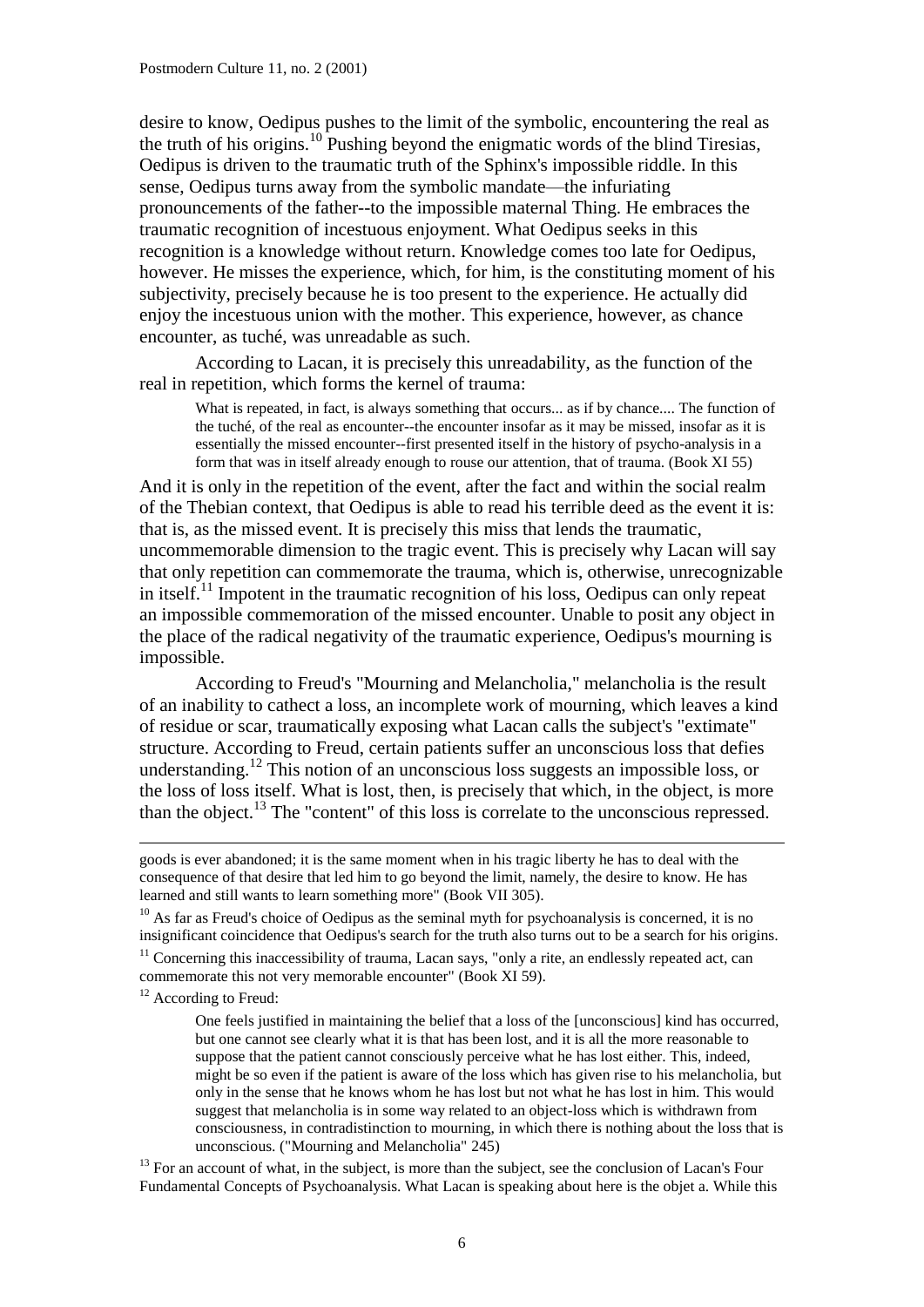1

Not knowing how to lose this "more than," the subject of psychoanalysis clings to the possibility of objectification by disavowing the structural impossibility that inheres in such a relation. One cannot make the unconscious present, for it is precisely the impossibility of such an encounter with the unconscious that marks it in the first place. The melancholic, then, much like the traumatized subject, endlessly repeats his impossible relation to the loss of loss, collapsing into the abyss of a failed symbolic.

As psychoanalysis attempts to address this collapse via the (failed) symbolic through an act of reading the fundamentally unreadable tuché, it pursues a traumatic knowledge—an impossible recognition--that is essentially the ruin of psychoanalysis. Psychoanalysis, that is, is never able to get to the place that it holds out as the "origin" of the analysand's problems. In the practice of analysis, something is always left undiscovered. Something is always necessarily not present to the scene of analysis. This is not because that certain something is impossible to reach, but rather because reaching that certain something necessarily means missing it. As it performs its own failure in this ruinous recognition, psychoanalysis guarantees that it can never hold itself up as an idealism. And it is precisely this guarantee that ultimately gives psychoanalysis its tragic dimension. Imposing a shattering recognition onto the hero- or, in psychoanalysis, onto the subject, the analysand--the structure of tragedy enacts the ruin of the tragic character. This, of course, is the movement of what Lacan calls Oedipus's desire and it is the fundamental character of all tragic experience, including the analytic experience.

Crossing the limits of fear and pity, Oedipus's terrible deed must remain outside the action of the drama (Aristotle 28). This reminds us very much of that certain something which can never be present to the scene of analysis if analysis is to maintain its ethical adherence to the tuché, to the impossible encounter with the real. This is also fundamental to the experience of tragedy, for to stage everything would be to engage in spectacle, something Aristotle believes will "produce only what is monstrous" (26). Thus, it would seem, in order for tragedy--or psychoanalysis--to offer the purifying rituals of fear and pity, it must recognize the significance of certain limits, it must hold back something from the experience. That is, the spectator must be suspended in a desiring relation to the tragic effect insofar as the scene of recognition remains concealed as an other scene--eine andere Lokalität. Thus, we see the emergence in both the tragic and the analytic experience of a primal scene. That is, the impossibly present scene which functions on the level of a structure rather than as a place or time. The other scene of Oedipus's recognition, the moment of his blinding, remains concealed in order to structure the entire action of the drama as an impossible event. Of course, this parallels the scene of "recognition" for the analysand.

Oedipus's recognition of an impossible event exposes the structure of the missed encounter. It is precisely this relation to the missed encounter that both tragedy and psychoanalysis expose as the traumatic kernel of subjectivity. By performing the impossibility of a total knowledge through the concealed (off-stage) recognition, which Oedipus encounters as the truth of his being, as his "monstrous doom," tragedy does expose that monstrous element which it, at the same time, purports to conceal.<sup>14</sup>

special object is not exactly correlate to the content of the unconscious repressed, both concepts are characterized by something radically negative that nonetheless registers as excessive.

<sup>&</sup>lt;sup>14</sup> See Sophocles, Oedipus, where the blind and bleeding Oedipus, after finding out the terrible truth, says to the Choragos "Death take the man who unbound my feet on that hillside and delivered me from death to life! What life? If only I had died, this weight of monstrous doom could not have dragged me and my darlings down" (70).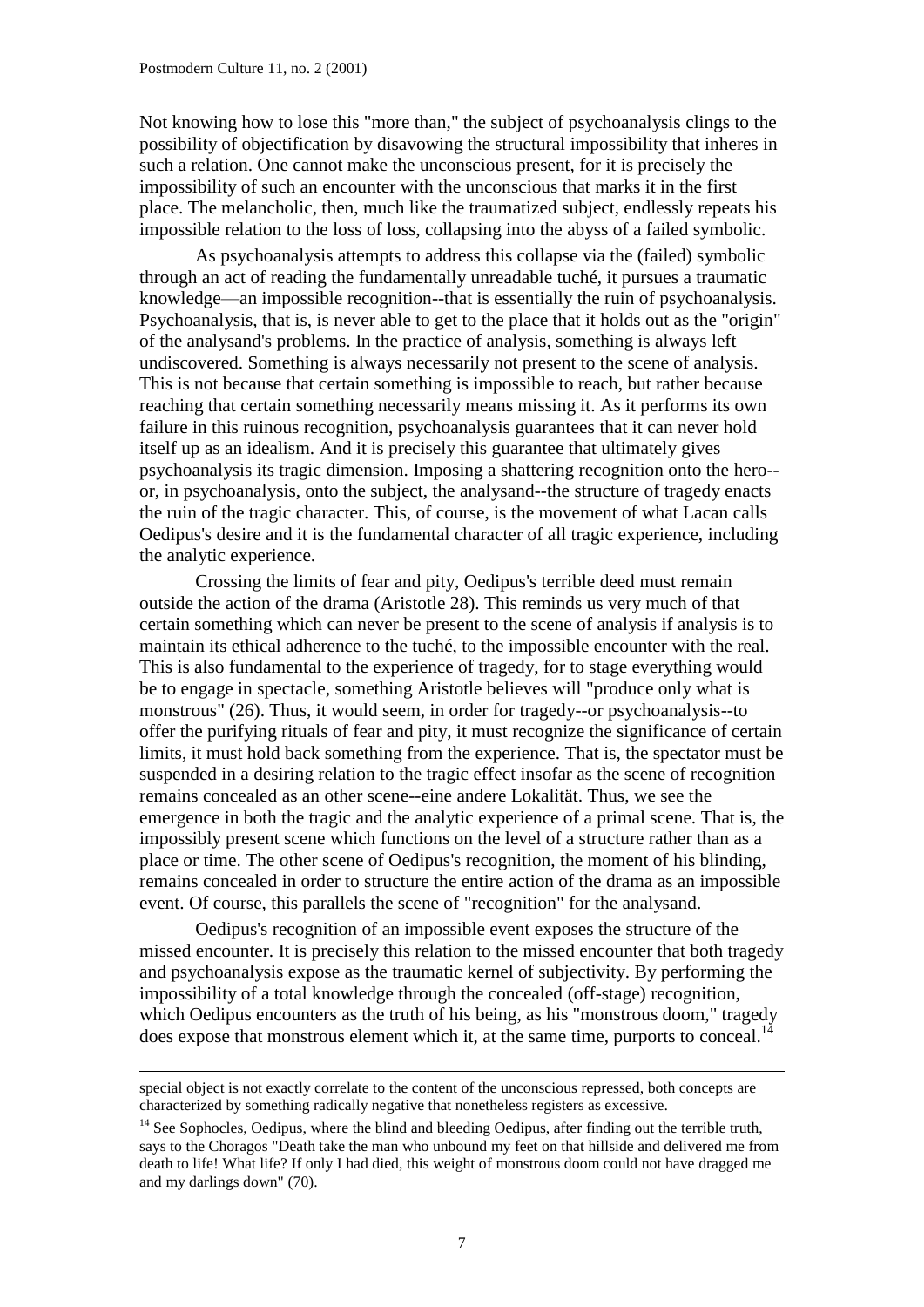This, it would seem, is also the essence of analytic practice.<sup>15</sup> This is why Oedipus finds himself at the center of analytic experience, for, as Lacan tells us, "tragedy is the forefront of our experiences as analysts" (Book VII 243). Grounded in the experience of tragedy, finding the tragic hero par excellence as the touchstone of its structural theory and its impossible method, psychoanalysis finds its "truth" in its recognition of the traumatic real. Structured through a failed practice of reading the unreadable tuché, unable to step outside the repetitious structure of this impossible encounter, psychoanalysis can never elevate itself to the level of an idealism.

#### *Psychoanalysis and the Primal Experience of Trauma*

As Lacan grounds analytic practice in the experience of tragedy, he suggests that the practice of psychoanalysis has never allowed us to dodge the difficulties or realities that plague the subject. This is because psychoanalysis aims its understanding at the abyssal structure of castration and the Oedipus complex, toward the real or impossible core of the subject that, according to Freud, is at the bottom of all our discontent. In the opening of the third chapter of Civilization and its Discontents, as he discusses the three fundamental sources of our suffering, Freud turns to the problem that the social source of suffering presents us. As far as the social arena is concerned--the field of the subject in the symbolic--Freud wonders why we have not been able to overcome suffering. Why haven't we progressed far enough to a point where we could, as it were, successfully address the serious and challenging causes of our troubles? What, exactly, is it that keeps getting in our way? Freud quickly comes to the conclusion that it is the very structure of the subject--our own psychical constitution--that causes the suffering.<sup>16</sup> Insofar as the subject is constituted in the materiality of the signifier and is, therefore, subject to the real that is extimate to the symbolic, he will always also be subject to what Freud refers to as his "unconquerable nature." Through attention to the signifier and the structure of the subject in the Oedipus complex, psychoanalysis directs its attention toward this unruly dimension of our psychical constitution, toward this piece of the real that persists in the materiality of the signifier. "No praxis," Lacan tells us, " is more orientated towards that which, at the heart of experience, is the kernel of the real than psychoanalysis" (Book XI 53). And where does psychoanalysis meet that real? In a praxis that is organized through the possibility of an encounter with the abyssal structure of the subject; in an analytic technique that embraces the inadequacy of the signifier; in the paradoxical search for the impossible primal origin that is constituted après coup through the advent of the subject. In these practices, psychoanalysis arrives at what Lacan calls "an appointment to which we are always called with a real that eludes us" (53). Because of its devotion to this meeting, in its fidelity to the real, psychoanalysis emerges as an ethical praxis.

As he grounds the praxis of psychoanalysis in "the real that eludes us," Lacan introduces the concept and the temporality of the tuché. Borrowing this concept from Aristotle, who uses it in connection with the question of cause, Lacan tells us that the

<sup>&</sup>lt;sup>15</sup> For an insightful essay exploring the relation between monstrosity and the real, see Slavoj Zizek, "Grimaces of the Real, or When the Phallus Appears."

<sup>&</sup>lt;sup>16</sup> Freud writes: "As regards the third source, the social source of suffering... we cannot see why the regulations made by ourselves should not, on the contrary, be a protection and a benefit for every one of us. And yet, when we consider how unsuccessful we have been in precisely this field of prevention of suffering, a suspicion dawns on us that here, too, a piece of unconquerable nature may lie behind- this time a piece of our own psychical constitution" (Civilization and its Discontents 86).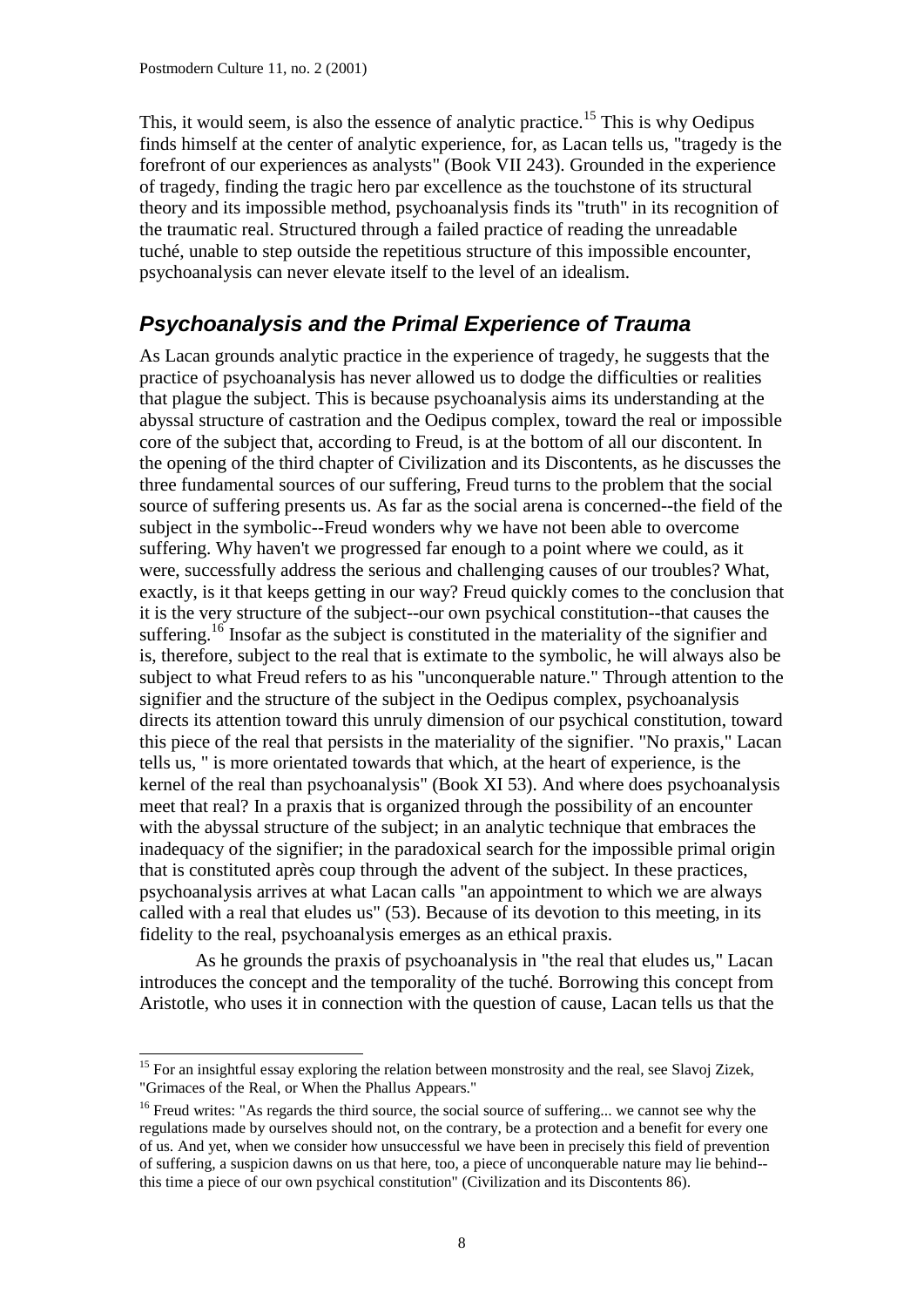tuché is translated as the encounter with the real.<sup>17</sup> This bears directly on the place that trauma occupies in analytic experience, especially since traumatic experience, as a missed experience, is neither chronologically linear nor diachronically constituted.<sup>18</sup> Insofar as psychoanalysis is grounded in what is not assimilable by it, it can only function as a repetition of the impossibility of assimilation, as a repetition of a trauma that is necessarily experienced as impossible. Based on a repetition of the subject's traumatic primal origin--an origin that is both constituted by and overcome through the Oedipus complex, that fundamental inauguration of the subject--psychoanalysis does not attempt to posit a linear chronology for traumatic experience. Psychoanalysis does not, in other words, limit itself to a diachronic analysis of the subject that would allow for a time or a place from which traumatic experience originates.

Owing to psychoanalytic terminology, however, there has been much confusion concerning this point. Insofar as Freud referred to the autoerotic stage, the oral stage, the anal stage, and the genital stage, for example, many later articulations of Freud's theory take the diachronic development of the individual--of the ego--as the focus of their practice. Thus the object of study takes precedence over the method of engagement. This will come to reflect the division in psychoanalysis between a sustained focus on the ego and a continued analysis of the materiality of the signifier. Ego psychology, for example, first instituted by Anna Freud, embraces the diachronic development of the individual in order to make the ego central to analysis and to an understanding of trauma. According to Lacan, however, who dedicates the whole of his first seminar to what he calls the "functional role, linked to technical necessities" of the ego in Freud's theory, this perception of the ego and the subsequent place it will come to have in psychoanalysis is quite improper, especially where the significance of the technique of repetition in the understanding of trauma is concerned (Book I 24). According to Lacan:

Technique is, and can only be, of any value to the extent that we understand wherein lies the fundamental question for the analyst who adopts it. Well then, we should note first of all that we hear the ego spoken of as the ally of the analyst, and not only the ally, but the sole source of knowledge. The only thing we know of is the ego, that's the way it is usually put. Anna Freud, Fenichel, nearly all those who have written about analysis since 1920, say it over and over again--We speak only to the ego, we are in communication with the ego alone, everything is channeled via the ego. (16)

As an adequate source of knowledge for the analyst, speaking to the ego will presumably give us all we need to know about trauma. Such knowledge, however, is precisely not the point for a meaningful understanding of trauma.<sup>19</sup> In order to "fully" understand the logic of trauma, something must be missed. And what is missed always finds itself at the center of psychoanalytic technique--technique not as sustained analysis of the ego but as repetition of the impossibility of understanding.

Such explicit attention to the ego--in which the analyst focuses on the potential of the subject to become a harmonious totality, which essentially treats the analysand

 $17$  This has obvious connections to the idea of the subject's impossible origin and what Lacan calls "the structure of the unconscious causal gap" (Book XI 46).

<sup>&</sup>lt;sup>18</sup> According to Lacan, the missed encounter that organizes the temporality of trauma is an encounter with the timeless real: "Is it not remarkable that, at the origin of the analytic experience, the real should have presented itself in the form of that which is unassimilable in it--in the form of the trauma, determining all that follows, and imposing on it an apparently accidental origin? We are now at the heart of what may enable us to understand the radical character of the conflictual notion introduced by the opposition of the pleasure principle and the reality principle" (Book XI 55).

 $19$  Such knowledge is also entirely antithetical to the kind of impossible knowledge in which Oedipus finds himself traumatically immersed.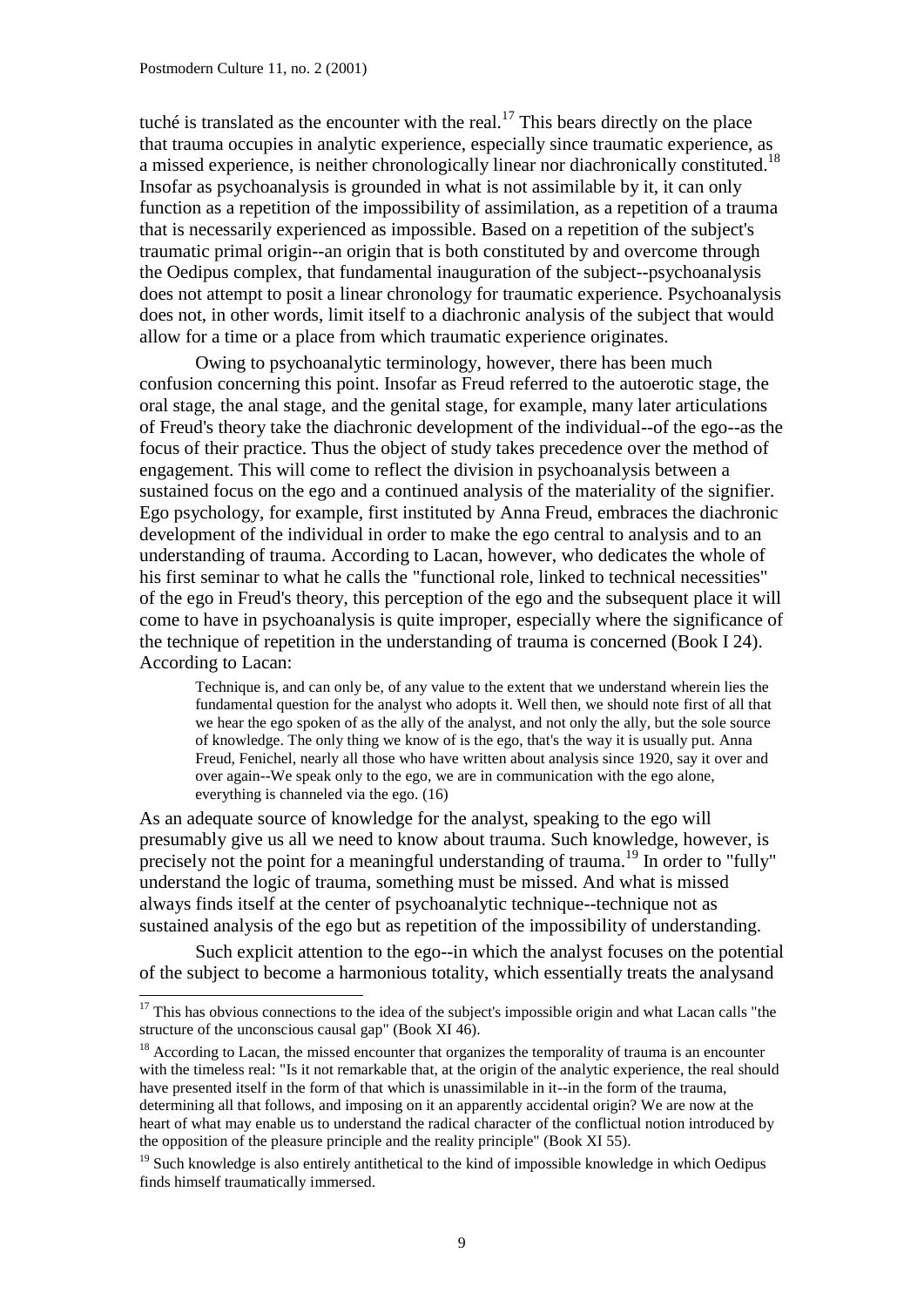as an object--misses the point of the function of the signifier in the subject. It also ignores the significance of repetition in the analysis of trauma as it purports to find a cure for the traumatic neuroses in its communication with the ego. This ignores the persistence of something beyond our ability to address it. "This ego, what is it?" Lacan asks. "What is the subject caught up in, which is, beyond the meaning of words, a completely different matter?" (Book I 17). As psychoanalysis turns its attention beyond the notion of a fully accessible ego, beyond the blindly ambitious assumptions of Anna Freud's ego psychology, psychoanalytic praxis--as it is reinvented in Lacan's return to Freud—will not organize itself around the diachronic development of the individual or its eventual ability to "come to terms with" the conditions of traumatic experience. It will not privilege the object of its attention over the method of its engagement with that "object." This is why psychoanalysis concerns itself with an understanding of the subject as an impossibility and not as just another object among others, or why it engages trauma as structurally impossible rather than as just another experience among others. In its technical rigor, that is, psychoanalysis endeavors to expose the fundamental impossibility that is the origin of the subject in order to provoke an encounter with the traumatic real.

Examining the connection between knowledge and man's relation to the world (a relation that can be sketched in terms of the origin of the species--phylogenesis--or on the level of the development of the individual--ontogenesis), Lacan claims that "the very originality of psychoanalysis lies in the fact that it does not center psychological ontogenesis on supposed stages" (Book XI 63). Instead, Lacan tells us, psychoanalysis considers the origin of the subject in terms of the tuché, the encounter with the traumatic real, which also determines that the development of the subject is entirely animated by an accident (tuché), by the causal gap that is the unconscious (54). Psychoanalysis, then, is based on the analysis of something inherently nonchronological insofar as it posits the real cause of the subject. It is based on an analysis of the impossible: on the metaleptic logic of the missed encounter and the return of the unconscious repressed. This, as we have seen, is why the Oedipus complex and the significance of castration take center stage in psychoanalysis. As the final "stage" of the Oedipus complex, castration irrevocably marks the subject as subject of the signifier. Through attention to the function of castration and the abyssal structure of the Oedipus complex, psychoanalysis works at the level of the materiality of the signifier. As a praxis that addresses the inassimilability of traumatic experience or the impossibility of a lost experience, psychoanalysis brings the truth of trauma to the scene of analysis the only way it is able: it repeats it as an experience in the present.

In this sense, psychoanalysis can never become a reductive idealism. In its theorization of the subject and, especially, in its understanding of trauma, psychoanalysis does not posit the lost experience as some idealized content "beyond the limits" of experience or understanding. Furthermore, psychoanalysis does not posit an "unspeakable" as a kind of prohibited, transcendental possibility beyond our discursive capabilities since it posits that only through language can there be an unspeakable.<sup>20</sup> As it performs the encounter--the tuché that organizes analytic practice

l

 $20$  This point is nicely illustrated by Mladen Dolar:

Only in and through language is there an unspeakable—that remainder produced as the fallout of the Symbolic and the Real.... What is beyond the signifier is not beyond reach--not something one could not influence or work upon. Psychoanalysis is precisely the process designed to touch that being, that elusive object, and since it is the product of the impact of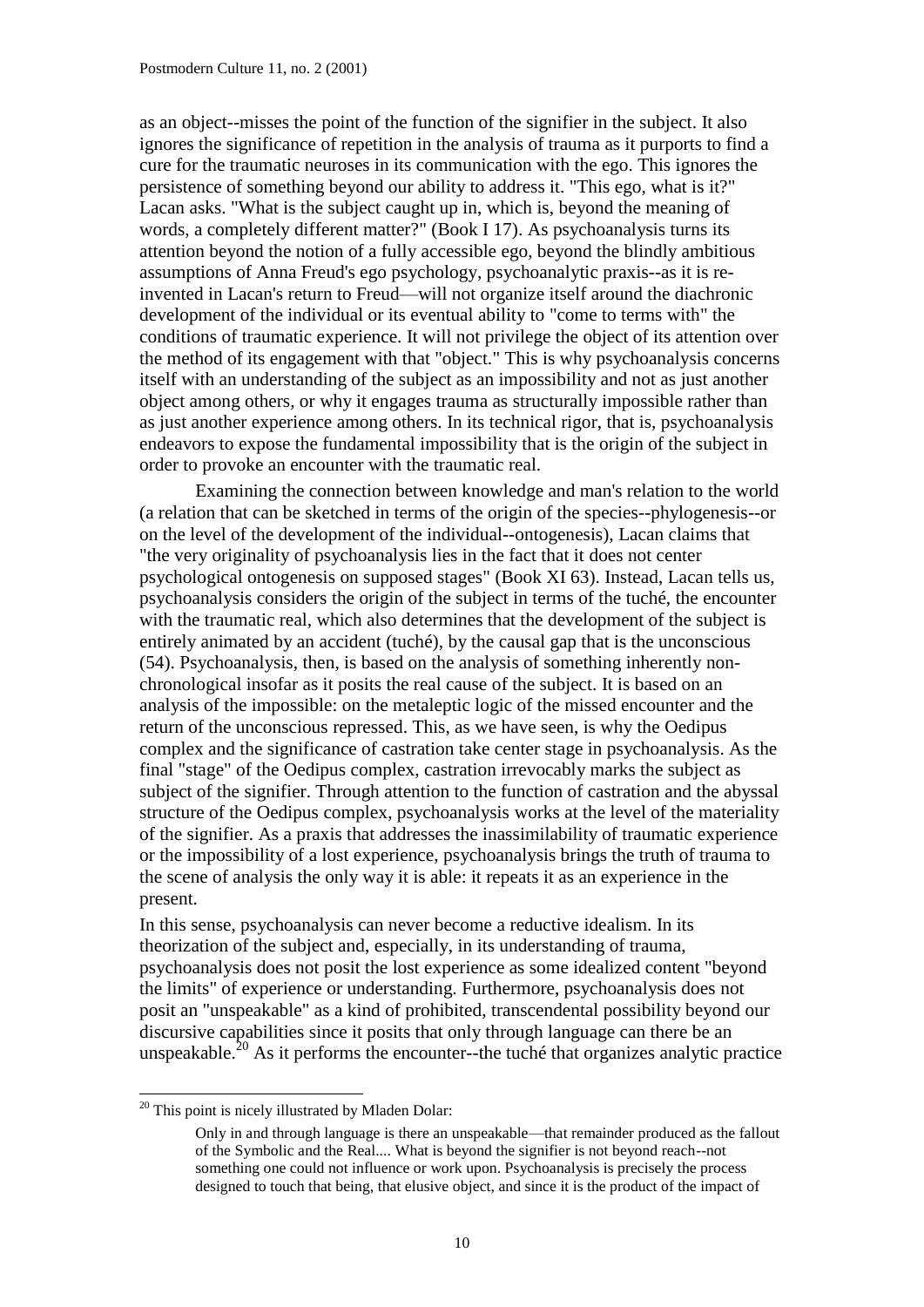in relation to the accident, which is also the tuché that characterizes the development of the subject--analytic practice does not posit an ideal that it holds out as its transcendental organizing principle. Instead, it embraces the materiality of the signifier in its repetition of the impossibility that structures both the subject and traumatic experience. In this sense, psychoanalysis does not localize the impossibility of the subject or of traumatic experience in a prohibited content but, rather, constantly invokes these impossibilities as its very real praxis.

#### *Psychoanalysis is Itself the Primal Scene it Seeks*

This, it seems, is precisely the point that Jacques Derrida misses in his critique of Lacan in "La Factuer de la Vérité." Derrida's text interrogates Lacan's notion of the materiality of the signifier, taking particular issue with a supposed inherent conservatism implicit in what he calls the indivisibility of the signifier:

In its materiality: not the empirical materiality of the sensory signifier (scripta manent), but the materiality due, on the one hand, to a certain indivisibility... and on the other hand to a certain locality. A locality which itself is non-empirical and non-real since it gives rise to that which is not where it is, that which is "missing from its place," is not found where it is found or (but is this the same thing?) is found [se trouve] where it is not found.  $(424)^{21}$ 

It is the notion of that which is "missing in its place," the phallus as signifier, that seems to offer Derrida the most egregious example of the idealizing practice of psychoanalysis. Derrida, in fact, claims that the phallus, as the "transcendental signifier," is not an absence but, rather, is the very concrete device that psychoanalysis uses to circumvent its supposed lack. Here Derrida performs a little sleight of hand or, perhaps we should say, a sleight of the letter, in order to make his claim:

Question of the letter, question of the materiality of the signifier: perhaps it will suffice to change a letter, perhaps even less than a letter, in the expression manque à sa place [lack in its place, missing from its place], perhaps it will suffice to introduce in to this expression a written a, that is, an a without an accent mark, in order to make apparent that if the lack has its place [manque a sa place] in this atomistic topology of the signifier, if it occupies a determined place with defined contours, then the existing order will not have been upset: the letter will always re-find its proper place, a circumvented lack (certainly not an empirical, but a transcendental one, which is better yet, and more certain), the letter will be where it always will have been, always should have been, intangible and indestructible via the detour of a proper, and a properly circular, itinerary.... Lacan, then, is attentive to the letter, that is, to the materiality of the signifier. (425)

According to Derrida, this transcendental quality of the signifier, the indivisible singularity of the letter, posits a closed system that circles around the ideality of the signifier.

Derrida needs the fantasy of his grammatical sleight of hand, however, in order to maintain a critique of Lacan that posits meaning at the level of the signified rather than at the level of the materiality of the signifier. His reading, thus, is entirely imaginary and this is precisely why he turns to the a (the matheme for the *objet a*) to prop his fantastical reading. With the a--the fundamental object of fantasy in psychoanalysis (\$<>a)--Derrida is attempting to localize the radical impossibility- what we might, here, call the materiality of the signifier--that Lacan's reading of the letter both invokes and addresses. In the passage above, of course, Derrida is also

-

language, it can only be tackled through words (psychoanalysis being a "talking cure" from its very first occurrence on), and not by any other, supposedly more direct means. (95n21)

 $21$  In this passage, Derrida is responding to Lacan's claim that this "materiality is odd [singuliere] in many ways, the first of which is not to admit partition" ("Seminar on the Purloined Letter" 53).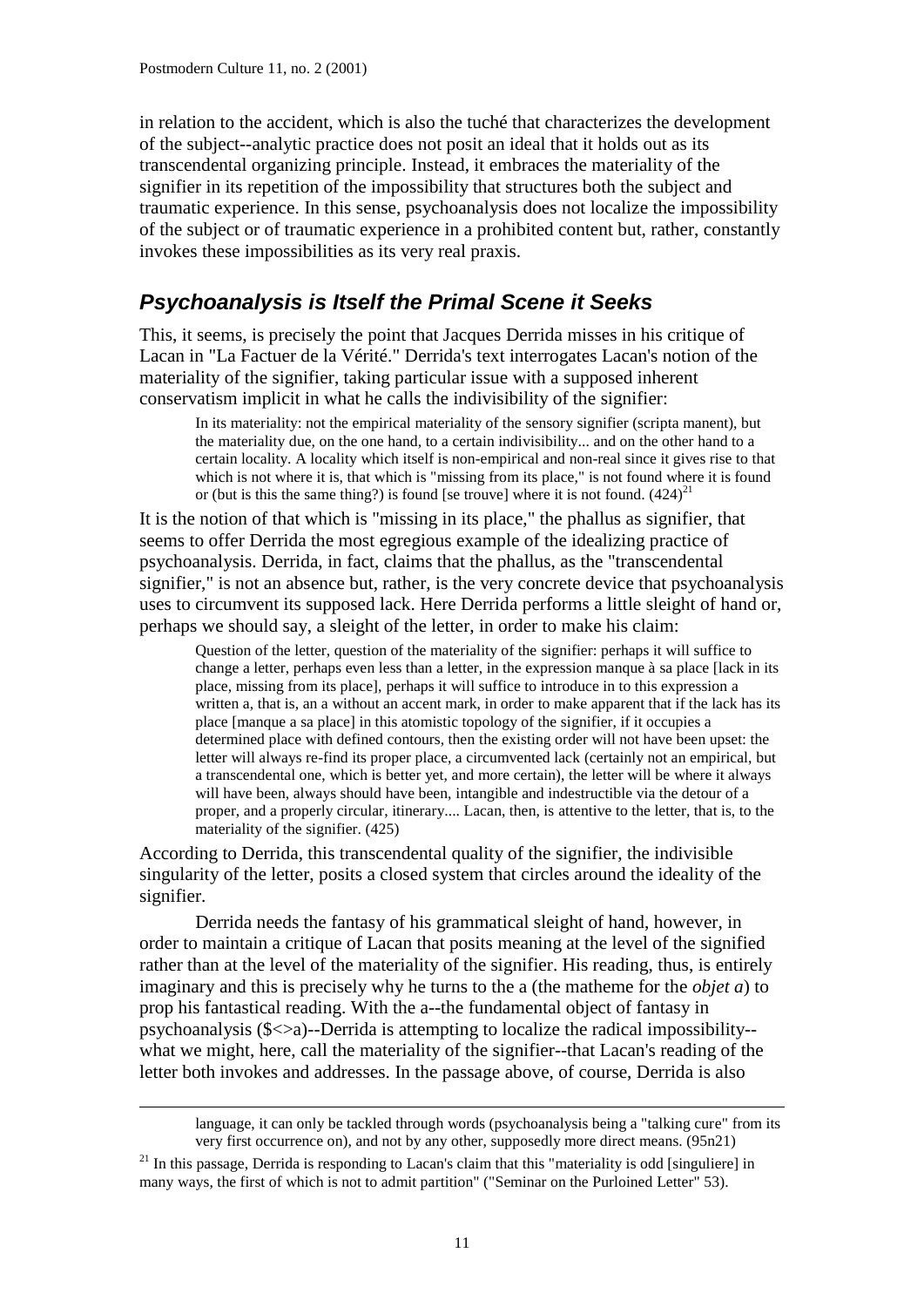referring to another letter. This would be the love letter that Poe's hero, Dupin, is supposed to recover in the short story "The Purloined Letter." According to Lacan's famous reading of the two scenes of discovery in this story, "a letter always reaches its destination" (Book II 205).<sup>22</sup> Through an analysis of the relation of two scenes, Lacan shows that what counts for the story--just as it counts in analysis--is how the one (earlier) scene plays itself out in the other (later) scene.

In analysis, this is precisely how the unconscious repressed--the traumatic primal scene that is lost in the subject--is accessed. It returns in the present in the scene of analysis. Psychoanalysis does not need to regress to a time before time, before the time of the subject, in order to access the correct "content" of the unconscious repressed because there is no positive content to the unconscious repressed other than the form of its return. Repression, Freud tells us, never precedes its return (Beyond the Pleasure Principle 19-20). Since the primal scene can only be constituted through the symbolic order, whatever comes to the fore in the scene of analysis as the lost origin of the subject is precisely what the analysis was supposedly "searching" for.<sup>23</sup> Through its interpretive infelicity, its excessive act of repetition, psychoanalysis is able to commemorate the radical dis-content that trauma both inaugurates and exposes. Whether one considers the movement of trauma from the perspective of the splitting of the subject in the signifier or from the Freudian notion of repetition of the unconscious repressed, trauma itself, as the kernel of our being, as that which constitutes what we, as human beings, experience as the unbearable condition of our finitude, can only be "fully" understood through a recognition of the logic of the missed encounter. Because psychoanalysis itself has no identity outside the structure it seeks to analyze, it can only commemorate the traumatic missed encounter--the primal scene—as the forgotten event. As a repetition of this structure, psychoanalysis is always more (or other) than itself in the working through of trauma, which is itself a provocation of the traumatic scene, that other scene, which Freud called die andere Lokalität of the unconscious repressed. This is precisely why psychoanalysis is a reading practice rather than a reductive idealism. According to Barbara Johnson,

Psychoanalysis is, in fact, itself the primal scene it seeks: it is the first occurrence of what has been repeating itself in the patient without ever having occurred. Psychoanalysis is not the interpretation of repetition; it is the repetition of a trauma of interpretation... the traumatic deferred interpretation not of an event, but as an event that never took place as such. (142)

Thus, psychoanalysis is necessary to trauma, just as trauma is necessary to psychoanalysis. And any attempt to engage with trauma--the analysis of the movement of trauma as witnessing, for example--must necessarily think the repetitious structure of psychoanalysis as a failed act of reading.

Inscribed in this repetitious structure, of course, is the traumatic primal scene, an impossible scene that, forever missed, propels the metaleptic structure of the trauma. It is primarily the impossibility of trauma that is traumatic, then, not an external event that resists interpretation. And it is only psychoanalysis that can

 $^{22}$  Derrida's thorough indictment of the practice of psychoanalysis (thinly veiled as a reading of Lacan's reading of Poe's story) essentially endeavors to show that some letters do not arrive at their destinations.

<sup>&</sup>lt;sup>23</sup> In her very insightful reading of this particular debate between Derrida and Lacan, Barbara Johnson remarks that "the 'primal scene' is not a scene but an interpretive infelicity whose result was to situate the interpreter in an intolerable position. And psychoanalysis is the reconstruction of that interpretive infelicity not as its interpretation, but as its first and last act. Psychoanalysis has content only insofar as it repeats the dis-content of what never took place" (142).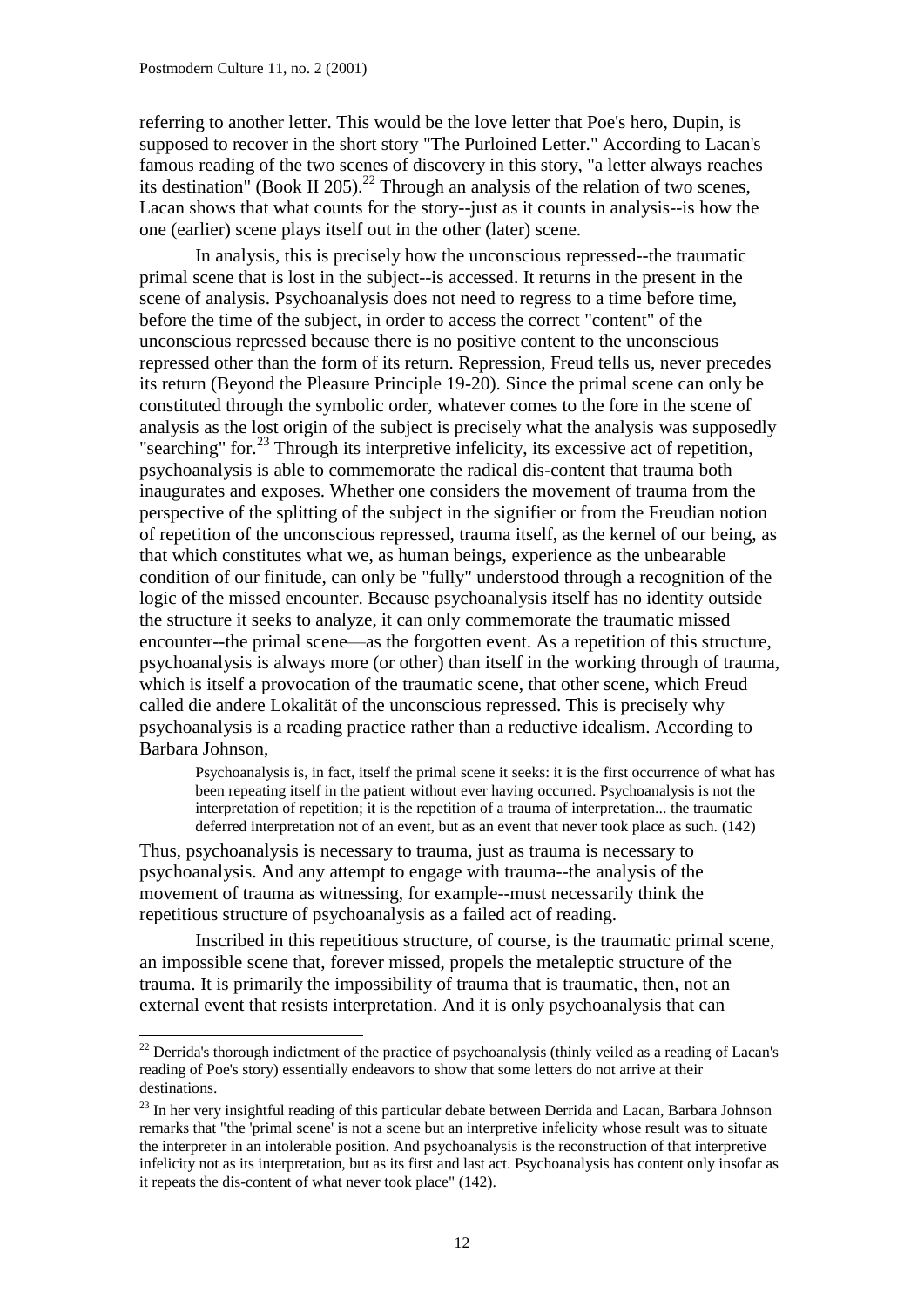address the form of this repetition, since psychoanalysis itself is nothing other than the repetition of its failed performance. Thus, according to Johnson, psychoanalysis "is not an interpretation or an insight, but an act--an act of untying the knot in the structure by the repetition of the act of tying it" (142). Every attempt to interpret, to represent, or to understand the trauma repeats traumatically the withdrawal which trauma fundamentally is. In this sense, trauma is engaged only in and as an impossible encounter. And psychoanalysis is witness to this encounter as it embraces the metaleptic temporality of repetition. Through its failed reading of the unreadable tuché, then, through its traumatic understanding grounded in fidelity to the real, psychoanalysis is grounded in the very impossibility of witnessing.

#### *Witnessing: The Obscenity of Understanding*

In Seminar XX, Lacan tells us that "reading in no way obliges us to understand" (65). Given the structure of trauma, we should not expect a simple straightforward understanding of it. In addition, Lacan tells us, analytic interpretation is based more on a refusal of understanding than a premise of comprehension.<sup>24</sup> This is exactly the point Claude Lanzmann makes in his famous Shoah, an eight-hour documentary film comprised mostly of interviews with Holocaust survivors. This important film has also come to occupy the center of the deconstructive school of trauma theory, especially as both Cathy Caruth and Shoshana Felman have turned their attention toward the film (Caruth, Trauma and Memory; Felman, "The Return of the Voice"). Insofar as he ventures to undertake a radical refusal of understanding, however, Lanzmann seems rather indebted to a psychoanalytic sensibility, especially as he speaks of his directorial endeavor to transmit an impossibility, to represent something that is unspeakable and, in doing so, to expose what he calls the obscenity of understanding.<sup>25</sup> Not to understand, Lanzmann maintains, not to understand "why," was the only ethical way to approach a representation of the Shoah. Thus, we can assume, whatever his film intends to undertake as its function or purpose, the obscene meaning of Auschwitz, in its radical absurdity, is perhaps the only stable law: "Hier ist kein Warum." <sup>26</sup> The absurdity of this law defies and destabilizes understanding, for

<sup>25</sup> According to Lanzmann:

l

<sup>&</sup>lt;sup>24</sup> Lacan established his fundamental method around this very point as he discusses the strategies for analysis with his class:

What matters, when one tries to elaborate upon some experience, isn't so much what one understands, as what one doesn't understand.... How many times have I said to those under my supervision, when they say to me--I had the impression he meant this or that--that one of the things we must guard most against is to understand too much, to understand more than what is in the discourse of the subject. To interpret and to imagine one understands are not at all the same things. It is precisely the opposite. I would go as far as to say that it is on the basis of a kind of refusal of understanding that we push open the door to analytic understanding. (Book I 73)

There is an absolute obscenity in the very project of understanding. Not to understand was my iron law during all the eleven years of the production of Shoah. I clung to this refusal of understanding as the only possible ethical and at the same time the only possible operative attitude. This blindness was for me the vital condition of creation. Blindness has to be understood here as the purest mode of looking, of the gaze, the only way not to turn away from a reality which is literally blinding. ("Obscenity of Understanding" 204)

<sup>&</sup>lt;sup>26</sup> Literally, this means, "here is no why." The Nazi's eradication of this principle, of the warum (why), is, according to Primo Levi, how the Jews were abjected in camps. It is the law of Auschwitz. The denial of the warum becomes, for Levi, the sight for utter anguish; it marks the annihilation of the person. See Claude Lanzmann's "Hier ist kein Warum" (279).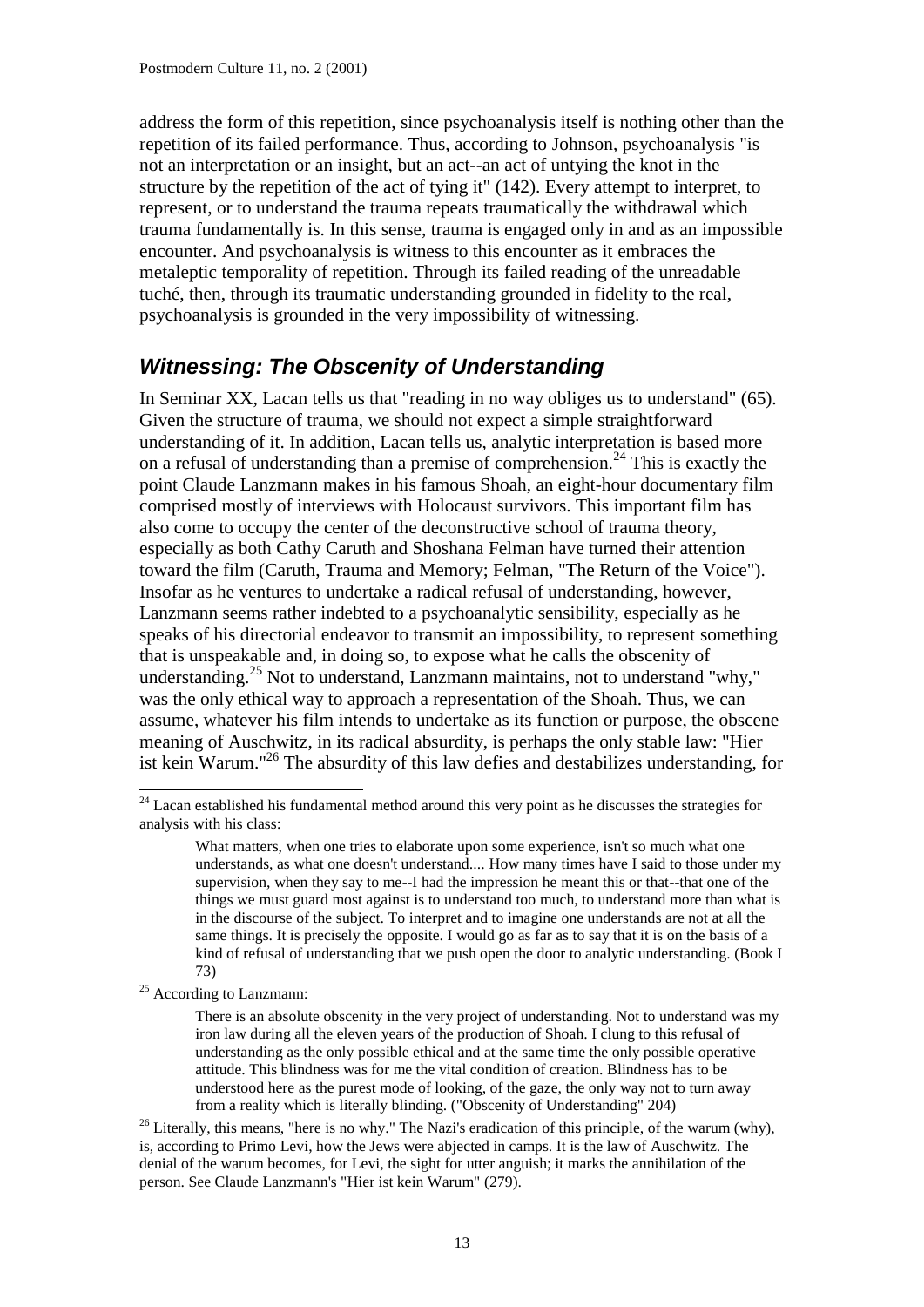the question one would presumably ask in the face of utter annihilation is, precisely, warum?

It is this annihilation of meaning--here, the impossibility of witnessing--that imposes the gap in understanding that Lanzmann is concerned with. In the same way that Freud's theory works to transmit the unconscious repressed in the structure of repetition, Lanzmann hopes to bring out the truth of witnessing through an impossible transmission of the incomprehensibility of the Shoah. Thus, for Lanzmann, the act of bearing witness does not necessarily lend itself to the production of meaning. For Lanzmann, it seems, bearing witness takes place only in and as this form of transmission.<sup>27</sup> It is only in and through the act of an impossible transmission that the obscenity of understanding becomes the scandalous possibility that Lanzmann's film repeats. And, according to Shoshana Felman, it is precisely this approach to representation and the event that Lanzmann's film transmits.<sup>28</sup> What the film is about, then, Felman maintains, is the performance of a certain impossibility. In this sense, Lanzmann's film does not turn the trauma of the Shoah into an object for our voyeurism; instead, it offers the best representation it can through a refusal of understanding and through the repetition that such a refusal will generate.

Despite her seeming sensitivity to the pitfalls of understanding, Felman appears, in the end, to miss her own point. In a published interview with Lanzmann, Felman cannot seem to keep herself from inserting her own clarifying remarks into Lanzmann's otherwise open-ended text. Here, for example, is a passage interrupted by Felman's bracketed interpellation:

'Hier is kein Warum': Primo Levi narrates how the word 'Auschwitz' was taught to him by an SS guard: 'Here there is no why,' Primo Levi was abruptly told upon his arrival at the camp. The law is equally valid for whoever undertakes the responsibility of such a transmission [a transmission like that which is undertaken by Shoah]. Because the act of transmitting is the only thing that matters, and no intelligibility, that is to say no true knowledge, preexists the process of transmission. ("Obscenity of Understanding" 204)

What Lanzmann essentially manages to accomplish here with the vague prose that Felman felt compelled to clean up is the repetition of an impossibility. In this text- before Felman's intervention--Lanzmann maintains a fundamental confusion: whose transmission is he referring to, his or Levi's? What this vague passage performs is the impossibility of ever making a clear distinction between the two. That is, the impossibility of ever distinguishing the first scene of the trauma--Levi's past experience of the camps--from its repetition in a second scene in the present--the context of its return as the failure of its symbolic (or filmic) inscription.

Given Lanzmann's position, such a move toward clarity, toward understanding, is egregiously inappropriate. This is not to say, however, that Felman's infidelity somehow undermines Lanzmann's text, for it is precisely in such a betrayal that the force of Lanzmann's impossible position is enacted. That is, in refusing the indeterminacy of Lanzmann's position, by attempting to impose a kind of identity (no matter how split) onto Shoah (as that which undertakes such and such a transmission,

<sup>&</sup>lt;sup>27</sup> According to Lanzmann, "the act of transmitting is the only thing that matters, and no intelligibility, that is to say no true knowledge, preexists the process of transmission" ("Obscenity of Understanding" 204).

<sup>&</sup>lt;sup>28</sup> According to Felman, "Shoah bears witness to the fragmentation of the testimonies as the radical invalidation of all definitions, of all parameters of reference, of all known answers.... The film puts in motion its surprising testimony by performing the historical and contradictory double task of the breaking of the silence and the simultaneous shattering of any given discourse, of the breaking--or the bursting open--of all frames" ("Return of the Voice" 224).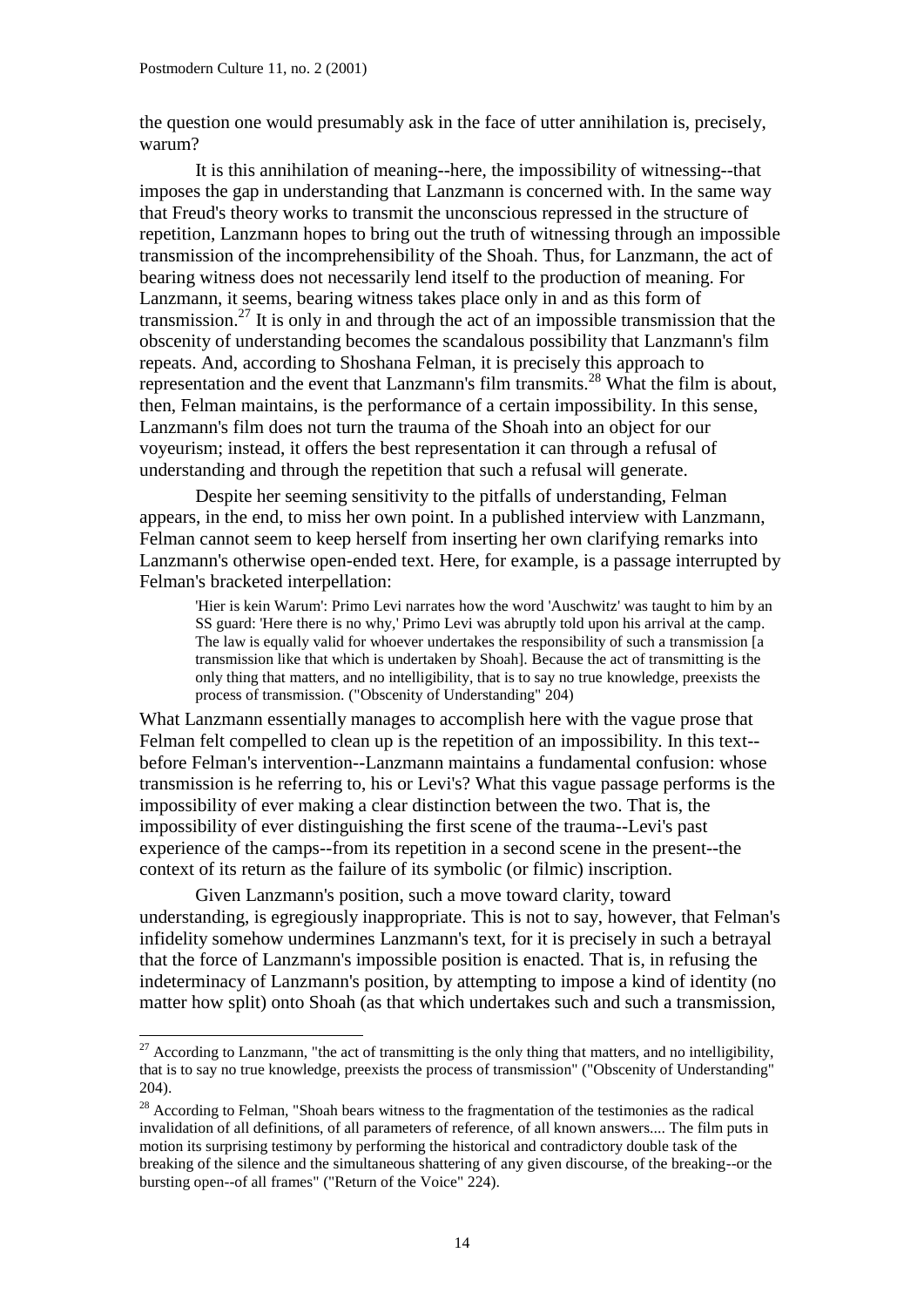as a transmitted), Felman makes the most loyal of gestures in her refusal of Lanzmann's impossible transmission. Failing to understand the impossible encounter that Lanzmann's film attempts to enact, Felman's betrayal of the witness itself performs a kind of obscene understanding, marking the primal scene, the missed encounter, which Lanzmann's impossible transmission therefore enacts.

Since Lanzmann is, indeed, illustrating the movement of understanding rather than speaking about the understood—which is always only an objective external product of the movement of understanding itself--we can begin to see why the film is, as Lanzmann tells us, a philosophical rather than a historical document. Insofar as Lanzmann's text seems to want to function on the level of transmission without falling into a transmitted, it, in a sense, hearkens back to that primordial obscenity which understanding is as a limit, suspending the reader, traumatically, without a transmitted that can be dealt with by any identity, no matter how shattered. As he refuses the moralizing gesture that embraces the radical negativity of the trauma as something we must understand, Lanzmann remains faithful to the exigencies of the materiality of the signifier to which he is blindly subject in his impossible transmission of the obscenity of understanding.

In this sense, one might ask of Lanzmann how the impossibility of understanding is approached; how is it itself understood? According to Felman, Lanzmann's film offers us the possibility to expand our horizons:

To understand Shoah is not to know the Holocaust, but to gain new insights into what not knowing means, to grasp the ways in which erasure is itself part of the functioning of our history. The journey of Shoah thus paves the way toward new possibilities of understanding history, and toward new pragmatic acts of historicizing history's erasures. ("Return of the Voice" 253)

This is truly an enigmatic passage, for it is difficult to read exactly where Felman situates herself. On the one hand, Felman recognizes the dimension of trauma that Lanzmann's film evokes as it endlessly repeats the impossibility of transmission. Despite this insight, however, Felman maintains, on the other hand, that "Shoah is a film about the relation between art and witnessing, about film as medium which expands the capacity for witnessing... Shoah gives us to witness a historical crisis of witnessing, and shows us how, out of this crisis, witnessing becomes, in all senses of the word, a critical activity" (205-6). Here she seems to miss the very point she embraces above, since she essentially sees witnessing as productive of knowledge. If nothing else, the crisis of witnessing will make witnessing itself more effective, more useful. It will make the real of the trauma accessible to the symbolic, available for symbolic exchange.

This is precisely not the point that Lanzmann is trying to make, however, as his notion of an impossible transmission essentially demands that the activity of witnessing collapses in its own intentions. This, as far as trauma is concerned, is where and how the real appears in the symbolic. And it is this insight that puts Lanzmann on the side of psychoanalysis.

#### *Beyond the Symbolic: Putting Trauma to Work*

Witnessing does not bring about the success of recollection or guarantee the success of the testimonial account; rather, Lanzmann tells us, witnessing enacts its own impossibility; it is its own demise. This paradoxical movement, not some horrible external event, is precisely what emerges as traumatic for the witness. This is why trauma can never be put to use, and this, in turn, is why it exceeds the symbolic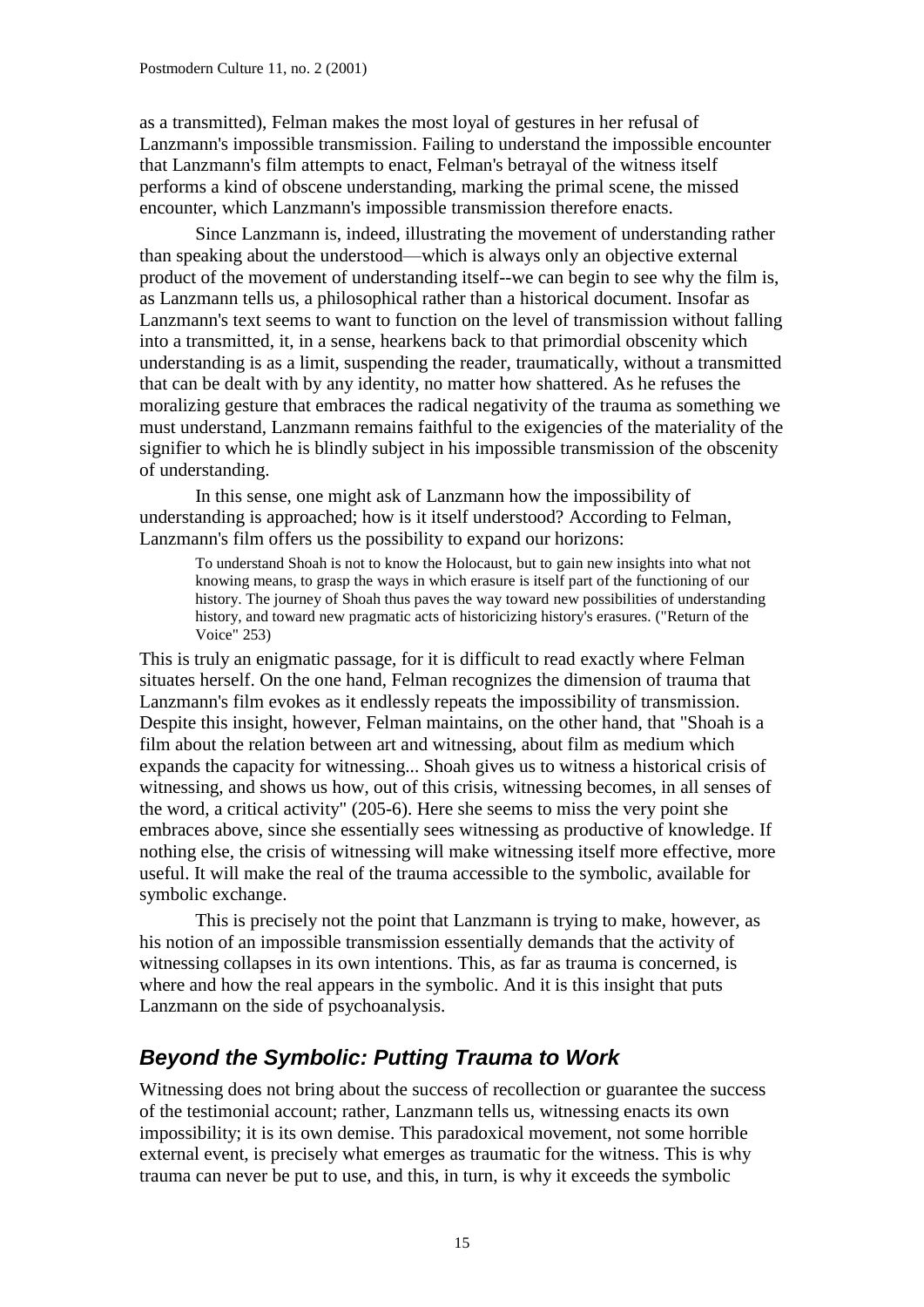economy. The fact that trauma exceeds symbolic exchange does not, however, mean that it exists outside or "beyond" the symbolic since the very possibility of excess is part of the symbolic economy. To posit trauma as outside the symbolic, as inaccessible, would simply be to elevate trauma to the level of a transcendental ideal. If trauma were such an ideal, the fact that it exceeds symbolic exchange would hardly be of concern. It is only because the symbolic cannot address the logic of trauma adequately that trauma is registered at all. While trauma itself may be proper to the real, the failure of its inscription is registered in the symbolic. Because of this, the real of trauma can be said to be inherently symbolic. This parallels a common misunderstanding concerning the real in its relation to the symbolic. The real- correlate to the "beyond the signified" of the trauma—is not "beyond" the symbolic. It is rather the very limit of the symbolic, the impossible kernel of the symbolic around which it circles, what the symbolic attempts to cover over as its very industry.<sup>29</sup> To posit the real as somehow separate from the symbolic entirely misses the point of its significance. The real is nothing other than the point at which the symbolic fails; it is not some idealized content beyond the symbolic. Its very structure precludes that possibility.

Felman attempts to see this relation through in her pedagogic practice as she accidentally incorporates a critical crisis into the material of her class.<sup>30</sup> Rather than positing the failure of the symbolic class space as a marking of the real of the course material, however, Felman wants to expand the symbolic space in order to reach a kind of prohibited or inaccessible real. In her class, Felman seems bent on identifying herself as a kind of trauma counselor for her existentially bereft students, offering them, in this exchange, the possibility for an expanded frame of reference--a broadening of their understanding--through the splitting, loss, and repossession of identity. This identification demonstrates a strong desire for the possibility of a pathetic intervention into the process of witnessing, an intervention which (much like her intervention into Lanzmann's text) allows for a certain understanding of things, an understanding that maintains the security of an emotional engagement. And such engagement will, ultimately, teach us something about understanding and trauma, if not for the betterment of mankind, then, perhaps, for the betterment of pedagogy.

Felman engages the context of witnessing in a very thoughtful way, insisting, for example, that testimony must be considered in terms of a practice rather than a theory. Focusing on the significance of the speech act, Felman tells the story of her class, performing, in the process, her own evocation of the impossibility of witnessing. Claiming the unpredictability of testimony as her muse, Felman recounts the story of a class in crisis. It is surely an interesting story, but it takes a curious turn as Felman inserts herself into the position of the analyst, her class seemingly playing the role of the traumatized analysand:

Looking back at the experience of that class, I therefore think that my job as teacher, paradoxical as it may sound, was that of creating in the class the highest state of crisis that it

 $^{29}$  This is also what provokes repetition. For a very clear explication of this point, see Joan Copjec, Read My Desire: Lacan Against the Historicists (120-21).

<sup>&</sup>lt;sup>30</sup> The focus of the class, a graduate seminar entitled "Literature and Testimony," was, according to Felman, the analysis of various accounts of crisis. The class crisis, which became the focus of her essay, developed around the screening of two video testimonies by survivors of Auschwitz. These videos were part of the Video Archive for Holocaust Testimonies at Yale University. For a detailed account of the content of the class and the different sorts of crises Felman addressed, see Felman's "Education, Crisis and the Vicissitudes of Teaching."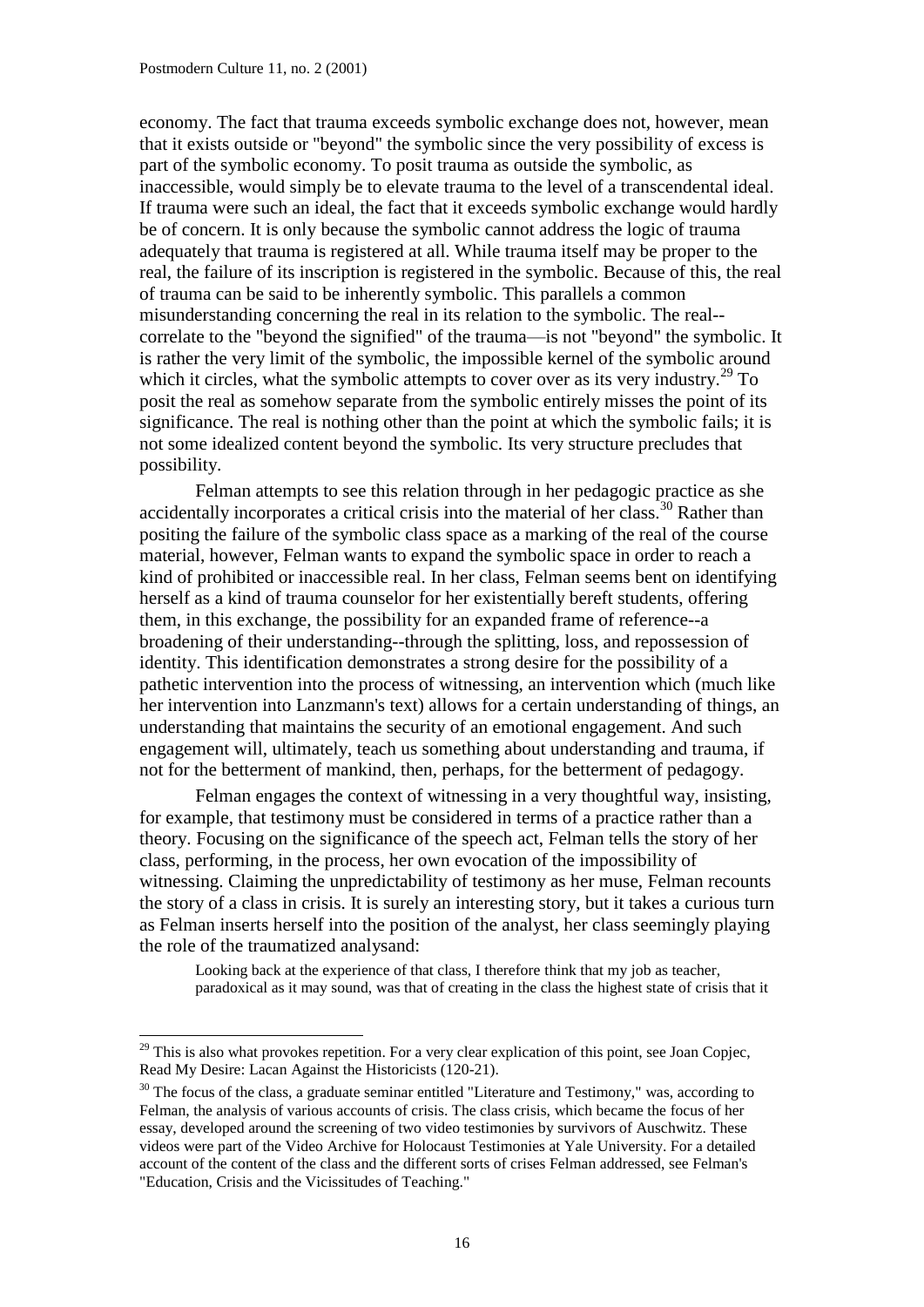could withstand, without "driving the students crazy"--without compromising the students' bounds.

The question for the teacher is, then, on the one hand, how to access, how not to foreclose the crisis, and, on the other hand, how to contain it, how much crisis can the class sustain. ("Education, Crisis" 53-4)

While she is clearly playing the part of analyst here, Felman's intention to contain, control, and define the crisis betrays a naive understanding of crisis as productive.<sup>31</sup> That is, Felman wants to believe that her class learned something from the "witnessing" they enacted.

Thus, it would seem that in Felman's classroom, at least, trauma is not an experience without return. By undergoing the crisis of silence, of the impossibility of representation, her students emerged from their crisis experience shaken but better for the experience--becoming nicer people or wiser scholars, perhaps. In a paper she delivered to the class in response to the crisis, Felman claims that her students "can now, perhaps, relate to this loss more immediately, more viscerally" (50). Here she suggests that her students have experienced loss, that something (rather than nothing) is lost. What is lost, of course, is a certain prohibition. But overcoming the presumed prohibition in such a way only reinforces the belief that traumatic experience is a kind of prohibited--and therefore ideal--experience. These exceptional students, that is, have attained the ideal; they have an immediate relation to the traumatic beyond representation. What is prohibited for the rest of us is available to them. Having experienced this overcoming of the prohibition, having attained the ideal, Felman's students may now move on with their lives all the more capable of understanding their presumed loss of identity, all the more secure in their newly expanded horizons.

"I am inviting you now to testify to that experience," Felman tells her class, "to repossess yourselves" (51). Here Felman plays the guru who is able to return to the class something essential, some prohibited content that representation cannot seem to muster. In this sense, she offers them access to an idealized notion of trauma, to an experience of trauma as beyond the limits of understanding. Thanks to her, those limits have just been expanded, and the newly expanded insight allows for a broader perception of experience. Although Felman makes many claims about her pedagogy paralleling the analytic scene, her essentially deconstructionist theoretical position compels her to completely ignore the significance of the signifier in traumatic experience and to focus on the signified, on the value inherent in the linguistic sign, instead. Thus, it would appear that she is more interested in trauma as a meaning, albeit prohibited, rather than as a structure or as a relation. This difference is precisely the crux of the dissimilarity between psychoanalysis and deconstruction.<sup>32</sup> Insofar as

 $31$  Not to mention the touchy-feely sentiment about not "compromising her students' bounds." Private property has never been a cornerstone of analytic experience, and disrupting the analysand's "bounds" is precisely what the entire undertaking is all about. So, on one hand, Felman seems to want to open her students' horizons, to make a certain prohibited experience available to them while, on the other hand, she does not want to offend or disrupt her students' bounds (horizons) too much. She will kindly spare their feelings and their established sense of identity. One usually forfeits the possibility for an ethical act as soon as he takes on the pathological "nice guy" persona, however. Ethical acts are not necessarily moral acts, Lacan reminds us in his seventh seminar. Only the moral actor can guard against hurt feelings.

 $32$  Another way to characterize this difference is to say that, for deconstruction, the subject is impossible while, for psychoanalysis, the subject is that very impossibility. And this makes the subject of psychoanalysis tenable in a very unique way. This is also why psychoanalysis is able to treat the subject as something other than just another object among others. And this is also why and how psychoanalysis avoids the pitfalls of idealizing its subject.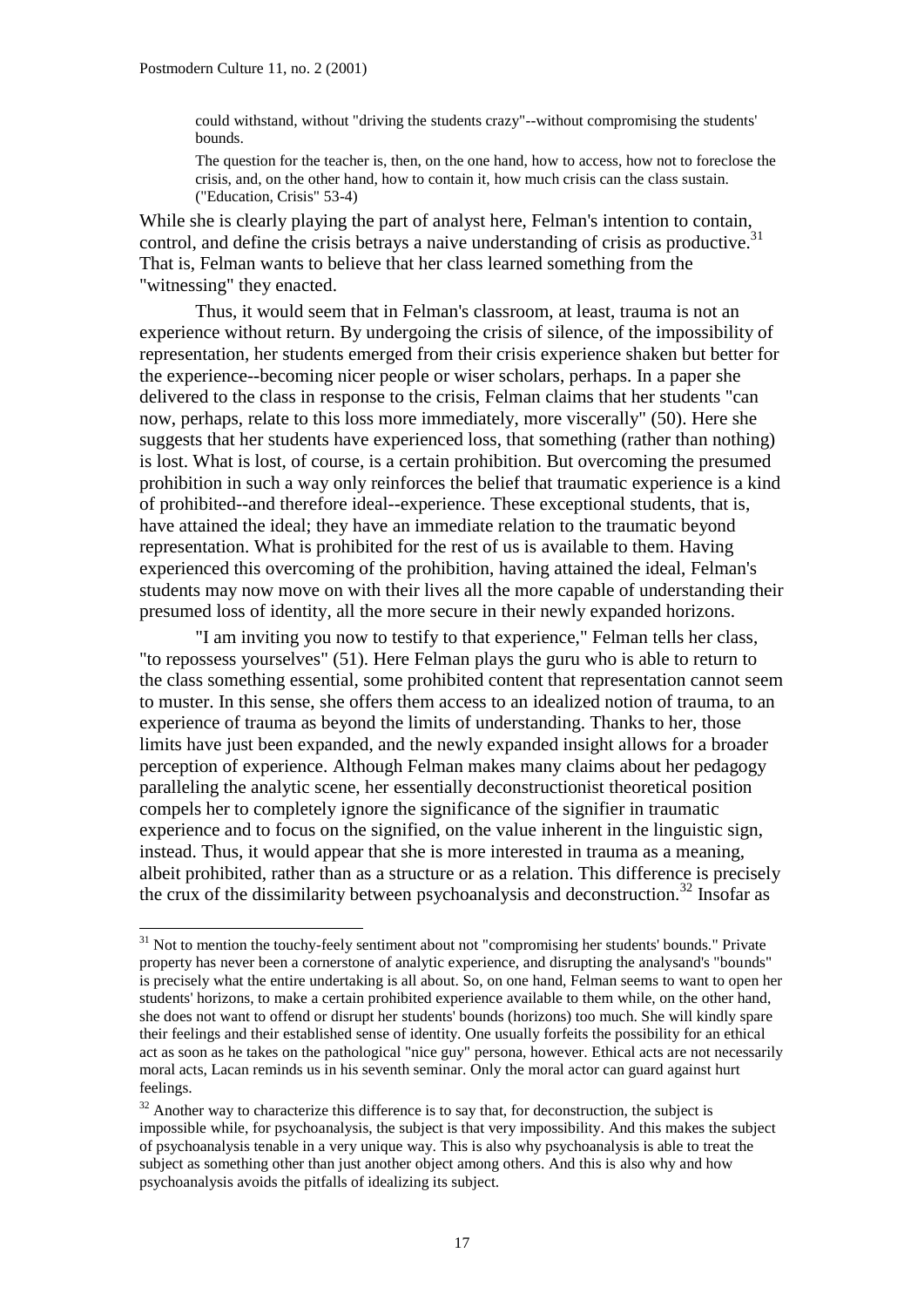her teaching provokes her students to recognize something that they could "truly learn, read, or put to use," Felman's pedagogy posits trauma as a signified (53). Trauma, she demonstrates, is "out there" beyond our usual capacity for understanding. As such, it has the miraculous potential to broaden our horizons. Insofar as trauma, as an attainable ideal experience, can teach us new things about ourselves, it can work for us. It can make us better.

#### *Recollection and the Ideal Form of Memory*

With her latent desire to put trauma to work, Felman expresses the same kind of approach to the impossibility of representation that Lawrence Langer pursues in his work on trauma and memory. Unlike Felman, however, Langer does not incorporate any kind of classical psychoanalytic approach in his theory. Instead, Langer relies on a strange sort of psychologizing of the survivor of traumatic experience, focusing on the disruptions of memory and the plurality of selves that traumatic experience engenders. Thus, Langer embraces the concept of simultaneity, which becomes the guiding principle for his descriptions of Holocaust survivor witness testimonies, characterized by what he calls disruptive memories.<sup>33</sup>

Here lies the essence of remembrance for Langer: mnemic continuity and discontinuity existing side-by-side, never canceling each other out but never exactly living in harmony, either. Langer speaks of the "twin currents of remembered experience." These are, he says, akin to a "time clock" that flows uninterrupted from past to present, and a "space clock" that "meanders, coils back on itself... impedes the mind's instinctive tropism toward tranquility" (174). That these two clocks exist at the same time allows for a much more radical displacement of the logic of linearity and rationality than would the simple usurpation of this logic by discontinuity. Langer's work is full of these images, of mutually exclusive categories that both collide and enter each other's space, disallowing any perception of them as separate or distinct, contaminating the purity of any division and forcing the reader out of the shelter of traditional sequential distinctions. Memory is thus never redemptive, insofar as it forces the survivor into that space of continuity/discontinuity, never allowing for issues to be called up, worked through, and filed safely away.

According to Langer, witnesses are more likely to claim that they are possessed by traumatic events--moments that have never left them--rather than suggesting that they, as remembering subjects, have control over their memories.

<sup>&</sup>lt;sup>33</sup> As far as testimony as a form of remembering is concerned, Langer insists that trauma disrupts the very process of memory:

The faculty of memory functions in the present to recall a personal history vexed by traumas that thwart smooth-flowing chronicles. Simultaneously, however, straining against what we might call disruptive memory is an effort to reconstruct a semblance of continuity in a life that began as, and now resumes what we would consider, a normal existence. "Cotemporality" becomes the controlling principle of these testimonies, as witnesses struggle with the impossible task of making their recollections of the camp experience coalesce with the rest of their lives.

This is not the only manner in which he presents his project, however, for the very next line following the above quotation reads: "If one theme links their narratives more than any other, it is the unintended, unexpected, but invariably unavoidable failure of such efforts." Thus, there is another mode, or remove, of what occurs simultaneously happening here for Langer: he is interested in the survivor's effort to impose some kind of continuity onto the various conflicting positions that exist at the same time that he insists that the failure of this continuity is the only sure thing the survivor can expect (Holocaust Testimonies 2-3).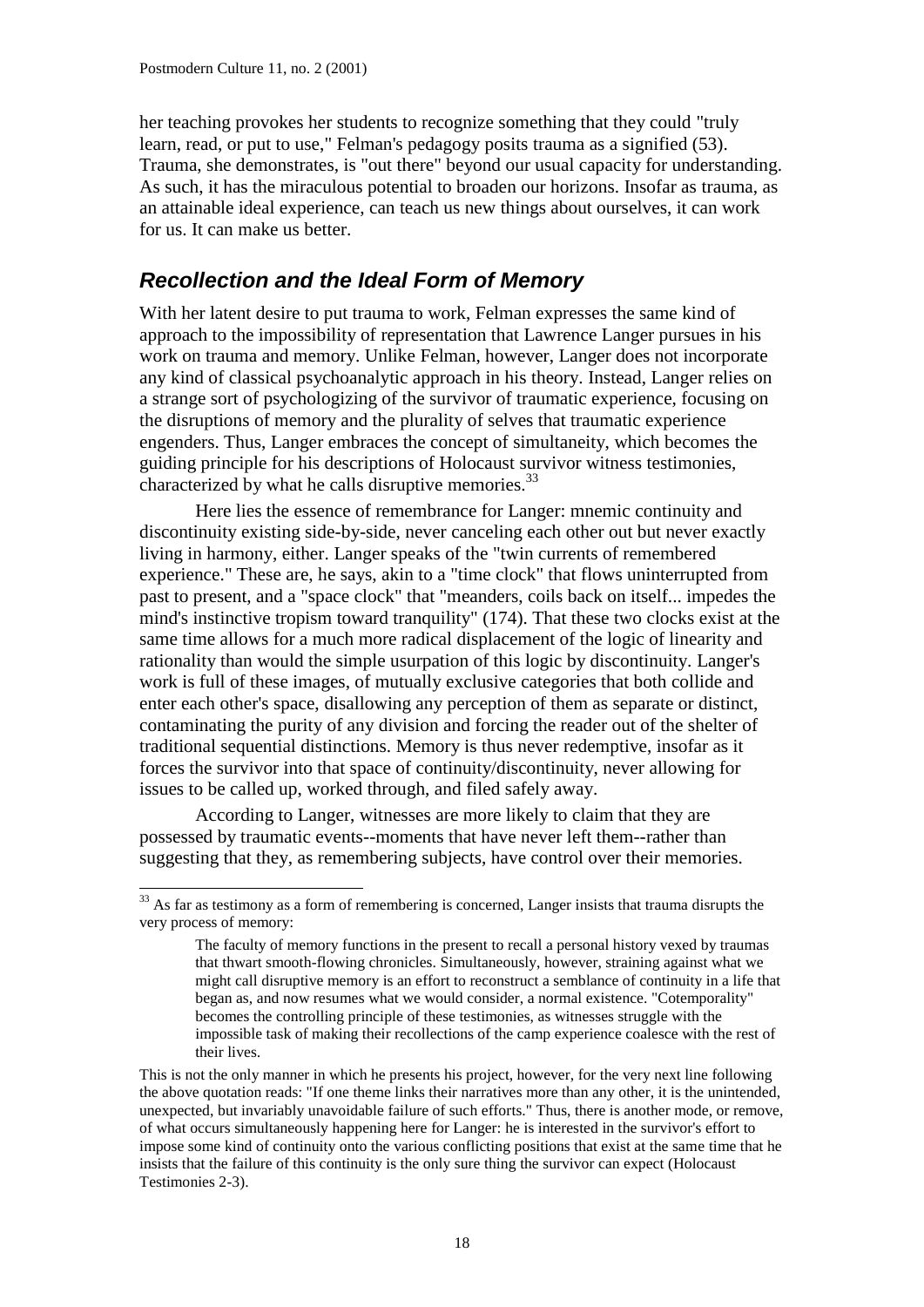Thus, the sense of a sovereign self that dictates the actions of one's life gives way to an unstable multitude of selves. It is important to realize that this relation of memory to self is neither linear nor circular--there is no one preceding the other, nor is there one that evokes the other which, in turn, evokes the other. Rather, this relation is reciprocal, both the self and the memory exist at the same time, both complementing and annihilating each other. Turning his attention toward the different identities that emerge with each disruptive memory, Langer indicates that it is the incommensurability of what he calls "the buried self" with the "normal" self that causes survivors an anguished relation to memory. Thus, the impossibility for the normal self to assert its primacy and either completely dismiss or completely acknowledge the buried self becomes grievously problematic for the survivor. Discovering that these two identities, which exist simultaneously (though not harmoniously), are not reconcilable leaves the survivor facing an absence of identity that the self cannot fill.

Insofar as these selves and memories comprise an absolutely abject entity, Langer maintains that memory can never be heroic or consoling. Attempting to represent concentration camp experiences as bold adventures that test the human will domesticates our notions of the Holocaust and blocks any possibility for understanding the power and significance of disruptive memories.<sup>34</sup> In this sense, Langer seems to be suggesting that no true and, perhaps, useful value or meaning can be recouped from these experiences, for unheroic memory "will not placate but can only disturb" (175). From this impossible position, Langer offers us the challenge to discard the base necessities of a heroic understanding and embrace a more productive outlook: once we realize that the diminished self of unheroic memory obscures traditional categories, it summons us to "invent a still more complex version of memory and self" (172). Thus, Langer does not want us to attempt to make these realities palatable. Instead, he wants us to radically reconstruct the boundaries of traditional categories of thought and understanding.

Langer is especially interested in overhauling traditional conceptions of history and historical inquiry. He takes this concern beyond the usual queries that historians ultimately come to ask about the veracity and accuracy of survivor accounts. Langer passes over that quickly, though not dismissively, reminding us that there are always many versions of the truth. Consequently, these accounts challenge our ability to hear and evaluate the truth of testimonies, to "enter their world to reverse the process of defamiliarization that overwhelmed the victims and to find an orientation that will do justice to their recaptured experience without summoning it or them to judgment and evaluation" (183). Faced with the impossibilities that characterize the survivor account, Langer tells us, we can no longer experience history as something definite, linear, or chronological. Instead, we must assume a different orientation that allows for, and perhaps even uses, the disruptions of ruined memory and traumatic experience.

In order to appreciate what Langer calls "the integrity of testimonies," we must be willing to accept the "harsh principle" of impossibility. "Such an acceptance," Langer maintains, "depends in turn on the idea that an unreconciled understanding has a meaning and value of its own" (168). This acceptance is no passive matter, for it forces us to enlarge our notion of what history might be. Further, Langer says, an expansion of our current understanding of the historical is both necessary and

l

 $34$  According to Langer, "the pretense that from the wreckage of mass murder we can salvage a tribute to the victory of the human spirit is a version of Holocaust reality more necessary than true" (165).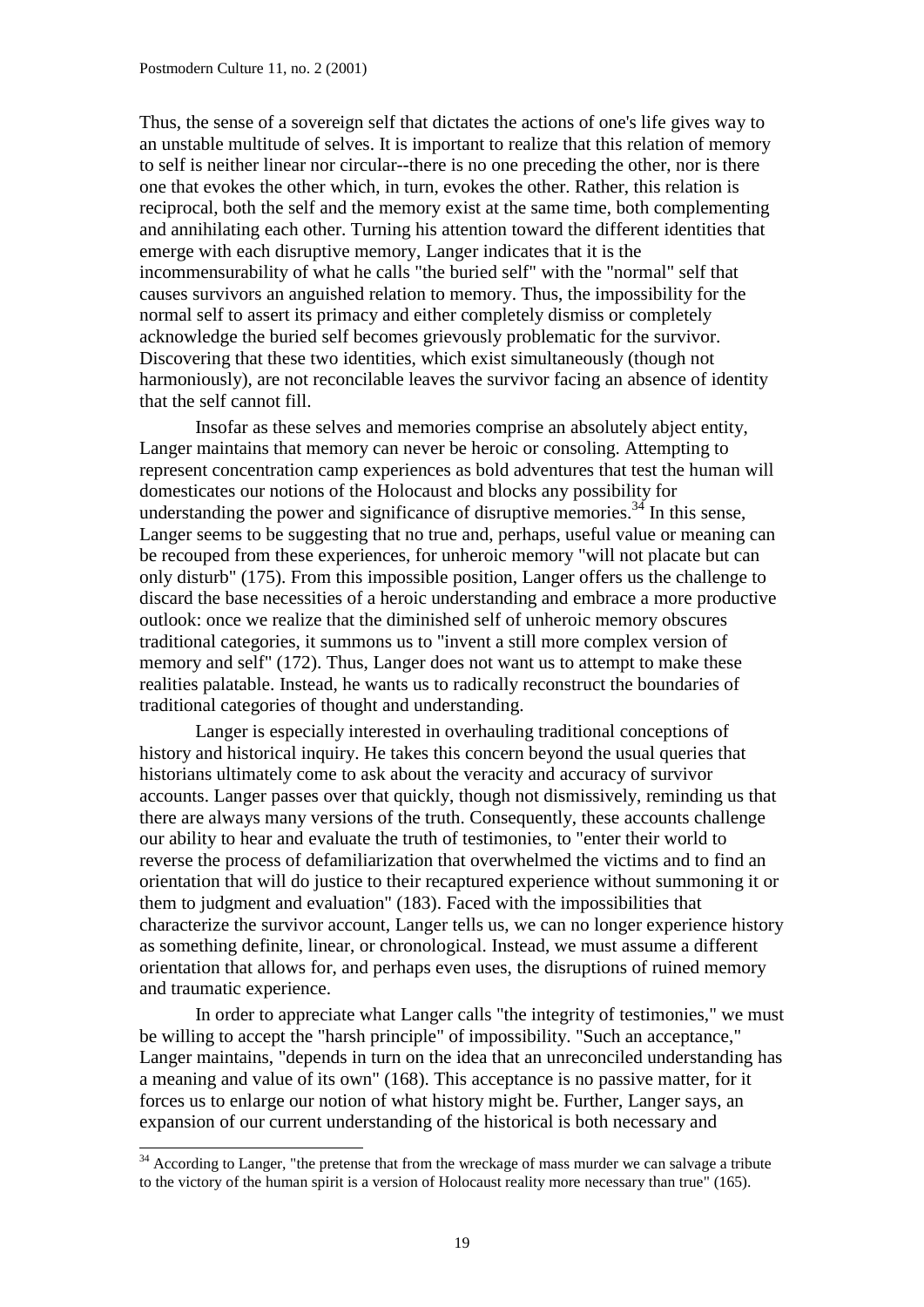sacrificial if we ever hope to include survivor accounts into the discourse of history.<sup>35</sup> If we allow this enlarged notion of history its influences, Langer maintains, we can have a valuable understanding of the Holocaust, especially insofar as it "urges us to reconsider the relation of past to present (in a less hopeful way, to be sure), and of both to the tentative future" (109). Thus, Langer suggests, the Holocaust encompasses a historical value that affirms the radical incomprehensibility of the event without dismissing it as inaccessible or meaningless.

Langer asks us to be careful when determining the inaccessible, however, since characterizing events as outside the possibility of representation may be nothing more than an easy avoidance. He claims that what we call inaccessible is simply not open for discussion.<sup>36</sup> Rather than transporting us beyond the limits of understanding, then, Langer suggests that survivor testimonies drive us to the periphery of comprehension. Thus, Langer insists, "we need to search for the inner principles of incoherence that make these testimonies accessible to us" (16-17). According to Langer, incoherence does not mean inaccessibility; in fact, it is the very thing that yields accessibility. If we have trouble following this logic, Langer charges, it is because of our confining definitions of impossibility. According to Langer, our ability to understand what impossibility means and how it relates to reality and, more specifically, our ability to perceive it as reality, is sadly limited by the confines of traditional understanding. And these limitations should directly concern us, the audience, who, because of our facile and comfortable understanding of reality, refuse to listen to the force of these survivor accounts. $37$ 

Perhaps we should be suspicious that Langer's notions of clarity and accessibility seem to collapse into another kind of too easy avoidance at this point, especially as he begins to articulate his call for an active audience, participating in the process of making meaning. Langer complains that "outsiders" (this would be the audience, including Langer) are not given any place or, perhaps, significance, in the context of impossibility. Langer seems to be attempting to bridge that abyss of understanding via his presence as audience. According to Langer, witnesses who "remain dubious that those who cling to outmoded opinions of culture will understand their words" generate a "myth" that "the essential severity of such testimony is inaccessible to outsiders" (81). We can be sympathetic to such a position, Langer allows, but we must not actually embrace it if we hope to dodge this "convenient excuse for avoiding the subject entirely" (81). The important question here, it seems, is whether understanding is available at all to the audience, let alone the survivors themselves. Unlike Lanzmann, then, who sees understanding as fundamentally obscene, Langer is trying to save understanding.

While Langer seems to be asking us to embrace impossibility, he is actually only simply calling for a disruption of categories that will lead to an expansion of

l

<sup>&</sup>lt;sup>35</sup> Langer writes:

Unless we revise the language of history (and moral philosophy) to include the "fate" that besieged Moses S. and his fellow victims, they remain exiled from concepts like human destiny, clinging to the stories that constitute their Holocaust reality until some way is found to regard such stories as an expression rather than a violation of contemporary history. This is a difficult task and may be an impossible one, because the price we would have to pay in forgoing present value systems might be too high. (120)

<sup>&</sup>lt;sup>36</sup> According to Langer, "we lack the terms of discourse for such human situations, preferring to call them inhuman and thus banish them from civilized consciousness" (118).

 $37$  In this sense, Langer suggests that "the question of inaccessibility may be our own invented defense against the invitation to imagine what is perfectly explicit in the remembered experience" (82).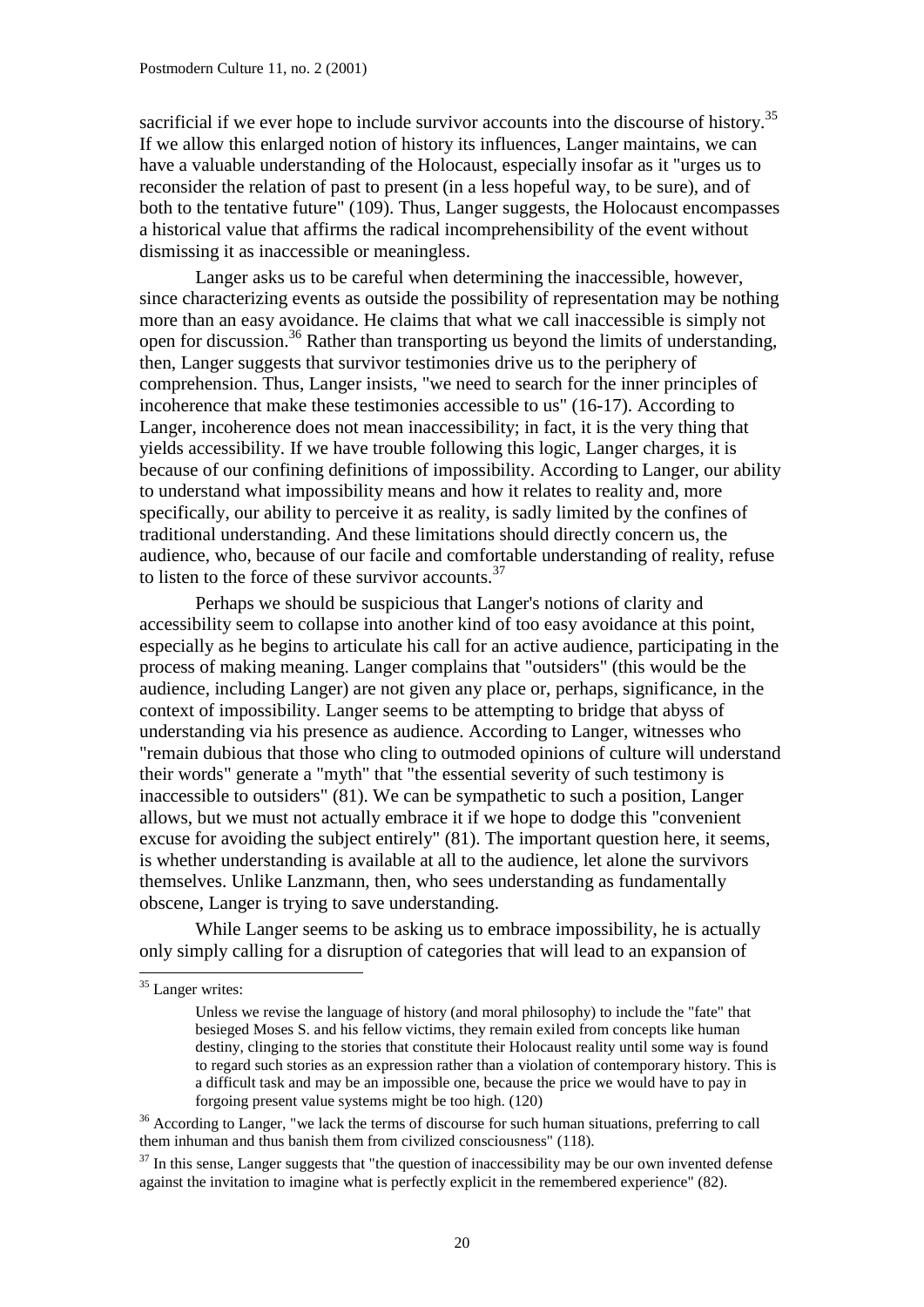understanding rather than a recognition of its fundamental obscenity. Thus, his discourse offers no serious alternative to a recuperative liberalism. Insofar as Langer limits himself to a call for an extended understanding of things rather than an analysis of trauma from the perspective of the inadequacy of the signifier, he misses the point of impossibility and falls instead into the trap of idealism. That is, he takes the "unspeakable" as an actual content that is beyond our understanding and holds out the possibility for an ideal form of memory that can access the unspeakable and make it meaningful.

As he clings to the possibility of recuperating some meaning out of the experience of trauma, Langer betrays his true intention. Because his concern with trauma aims at the signified rather than the signifier, Langer does all he can to save understanding. Langer does not recognize, as psychoanalysis does, that the subject of trauma is inherently tied to the subject of the signifier and, therefore, that it is necessarily subject to meanings it never lives as experiences. Because he does not take the materiality of the signifier into account, Langer will not be able to see that traumatic experience is not simply "beyond the periphery of experience." He will not recognize how the experience of trauma is registered in its very failure or how, in this failure, the inadequacy of the signifier makes such an idealization impossible. Since trauma is marked by and through this inadequacy, it creates, in its failed remarking, the very limit of experience. Marking the failure of interpretation, exposing the inadequacy of the signifier, trauma is an effect of the real that can only be registered negatively in the symbolic. Therefore, while trauma may belong to the register of the real, it functions in the symbolic. The symbolic, that is, is the place where traumatic repetition plays itself out. Because of its structure in repetition, the loss that conditions the experience of trauma is impossible, not prohibited. Since nothing actual is lost in the experience of trauma--the lost origin never actually had its place--trauma is necessarily shrouded by an impossible meaning that will not ever function to expand our understanding or develop our interpretive capabilities. It will never be ideal. And this is why, in its recognition of trauma as inherently tied to the inadequacy of the signifier, and in its perception of the subject as an impossibility, psychoanalysis is not a reductive idealism.

Department of English George Washington University lbelau@gwu.edu

# *Works Cited*

Aristotle. Poetics. Trans. Preston H. Epps. Chapel Hill: U of North Carolina P, 1970.

Belau, Linda. Encountering Impossibility: Trauma, Psychosis, Psychoanalysis. Forthcoming. Caruth, Cathy. Unclaimed Experience: Trauma, Narrative, and History. Baltimore: Johns Hopkins UP, 1996.

---, ed. Trauma: Explorations in Memory. Baltimore: Johns Hopkins UP, 1995.

Copjec, Joan. Read My Desire: Lacan Against the Historicists. Cambridge: MIT Press, 1994.

Derrida, Jacques. "La Factuer de la Vérité." The Post Card: From Socrates to Freud and Beyond. Trans. Alan Bass. Chicago: U of Chicago P, 1987. 411-496.

Dolar, Mladen. "Beyond Interpellation." Qui Parle? 6.2 (1993):75-96.

Felman, Shoshana and Dori Laub. Testimony: Crises of Witnessing in Literature, Psychoanalysis, and History. New York: Routledge, 1992.